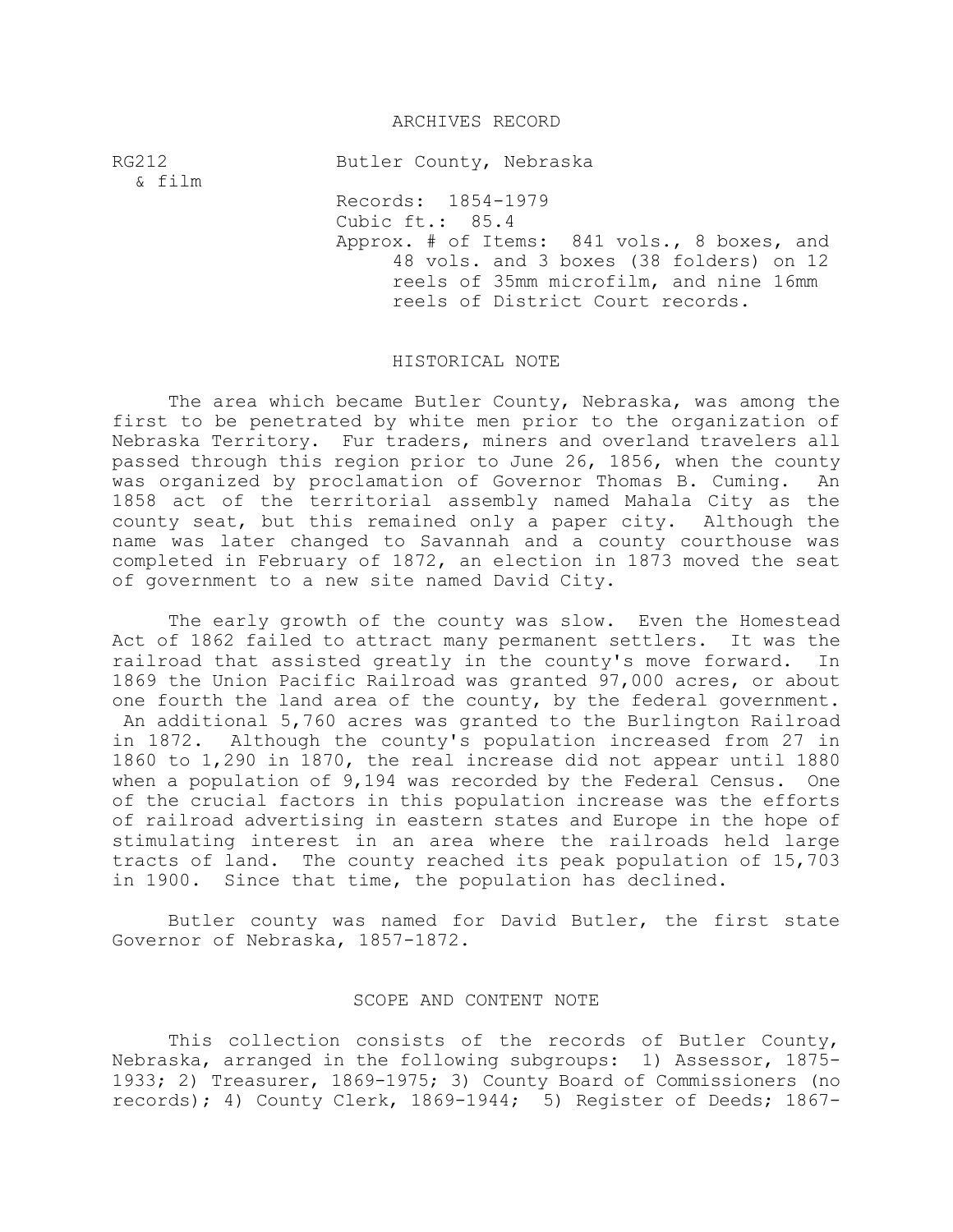1913; 6) County Court, 1872-1933; 7) District Court, 1854-1955; 8) Superintendent of Schools (no records); 9) School Districts, 1874- 1977; and 10) Township Records, 1913-1979.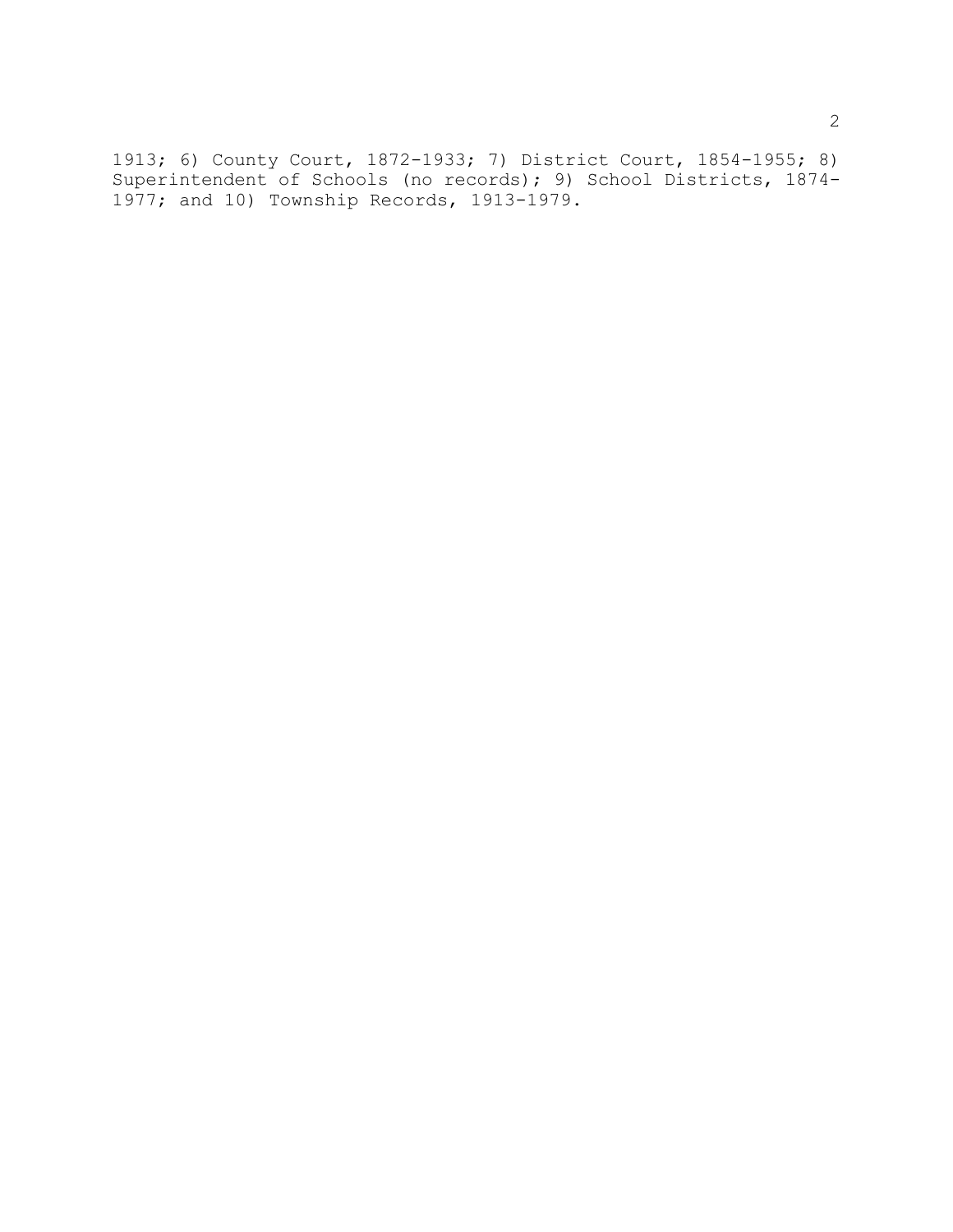#### ADDED ENTRIES:

BURLINGTON AND MISSOURI RIVER RAILROAD IN NEBRASKA COUNTY COURTS--NEBRASKA--BUTLER COUNTY DISTRICT COURTS--NEBRASKA--BUTLER COUNTY FREMONT, ELKHORN AND MISSOURI VALLEY RAILROAD LAND SALES AND SETTLEMENT--NEBRASKA--BUTLER COUNTY LAND TITLES--REGISTRATION AND TRANSFER--NEBRASKA--BUTLER COUNTY MARRIAGES--NEBRASKA--BUTLER COUNTY NATURALIZATIONS--NEBRASKA--BUTLER COUNTY PERSONAL PROPERTY--NEBRASKA--BUTLER COUNTY RAILROADS--NEBRASKA--BUTLER COUNTY REAL PROPERTY--VALUATION--NEBRASKA--BUTLER COUNTY SCHOOL CENSUS--NEBRASKA--BUTLER COUNTY School District #41 (Butler County, Neb.) TAXATION--NEBRASKA--BUTLER COUNTY TAXATION OF PERSONAL PROPERTY--NEBRASKA--BUTLER COUNTY TOWNSHIP GOVERNMENT--NEBRASKA--BUTLER COUNTY Ulysses Township (Butler County, Neb.)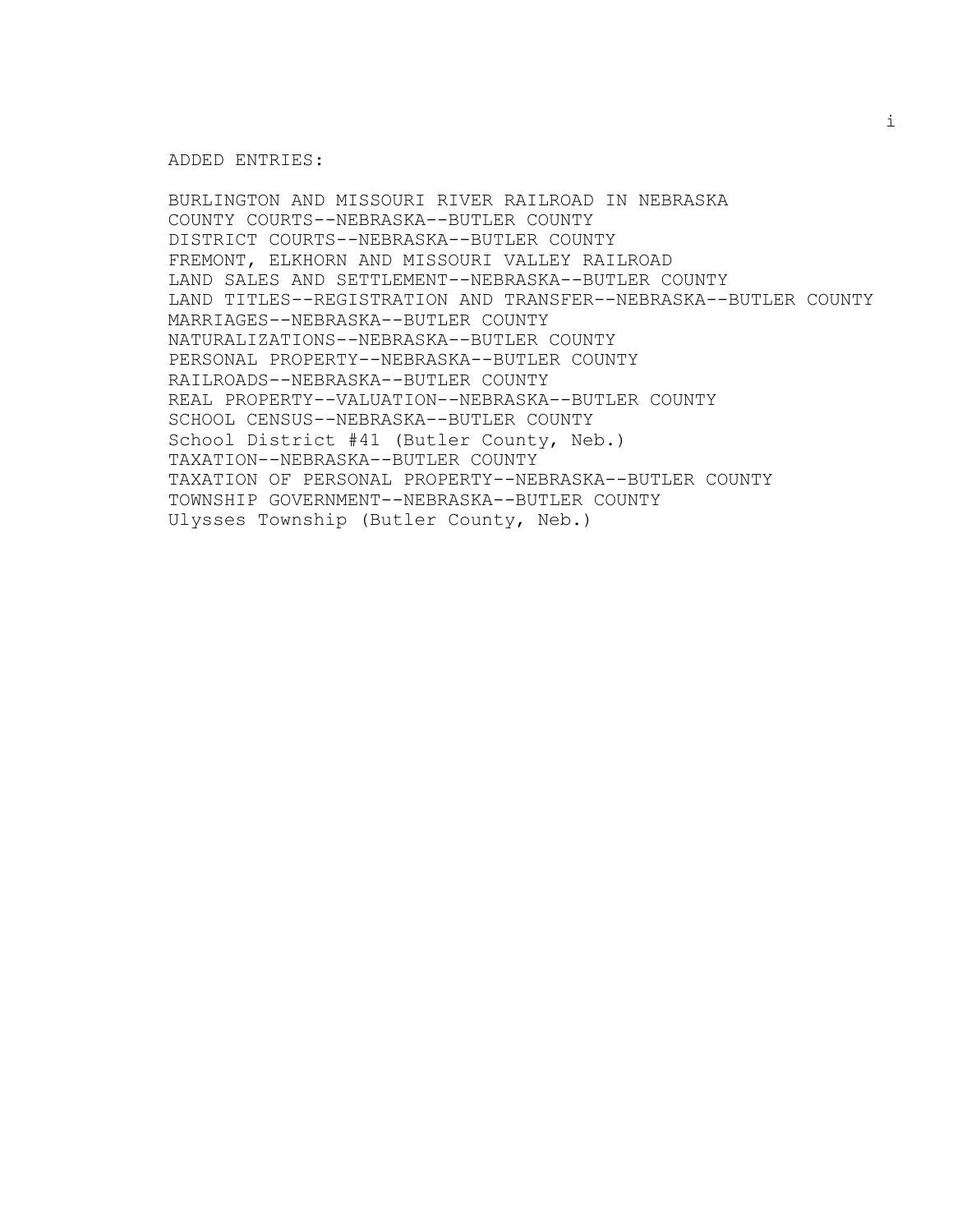The bulk of the assessment records, Subgroup One, are for valuation of personal property, 1875-1933. Personal and Real Estate Tax Lists, 1869-1975, appear in Subgroup Two. This Subgroup is divided into four series: 1) Tax Lists, 1869-1969; 2) Delinquent Tax Lists, 1869-1938; 3) Tax Sale & Redemption Records, 1872-1909; and 4) Miscellaneous Volumes, 1915-1917.

The State Archives currently holds no records for Subgroup Three, County Board of Commissioners.

Subgroup Four, County Clerk, is divided into three series: 1) Marriage Records, 1869-1944; 2) Bond Records, 1890-1909; and 3) Bounty and Estray Records, 1873-1893. The marriage records on microfilm were copied from security microfilm of the county held by the State Archives.

Subgroup Five, Register of Deeds, contains Numerical Index volumes, 1867-1913; and Abstract of Title record, 1867-1884; and an Abstract of Homestead Entries, 1867-1904.

Subgroup Six, County Court, 1876-1933, contains County Court Term Dockets, 1876-1908, and Justice of the Peace Dockets, 1872-1933.

We hold Butler County Naturalization Records for Subgroup Seven, District Court. These records were microfilmed by the Historical Society in 1987 and are inventoried as Series One of this subgroup. We hold no records for Series Two thru Nine. Also included in this subgroup are nine reels of miscellaneous dockets and filings of the District Court, 1955-1981. Recent contact with the District Court (1995) indicates that the whereabouts of the early records of the court is not known. The records at the county courthouse date back to 1912 only.

We hold no records for Subgroup Eight, Superintendent of Schools.

Subgroup Nine, School District Records, is divided into eight series:

1) School District #1-R, 1928-1977; 2) School District #40, 1874- 1884; 1905-1947 3) School District #83 1890-1955; 4) School District #86, 1905-1923; 5)Surprise High School, 1906-1912; 1925-1945; 6) School District #41, Bellwood, 1910-1957; 7) School District #64, Alexis Twp, Section 15; and 8) Misc. Materials, ca. 1890-1970

Subgroup Ten, Township Records, is divided into one series: 1) Ulysses Township, 1913-1979. The records of this series were received in September of 1977 and microfilmed by the Historical Society in December of 1978.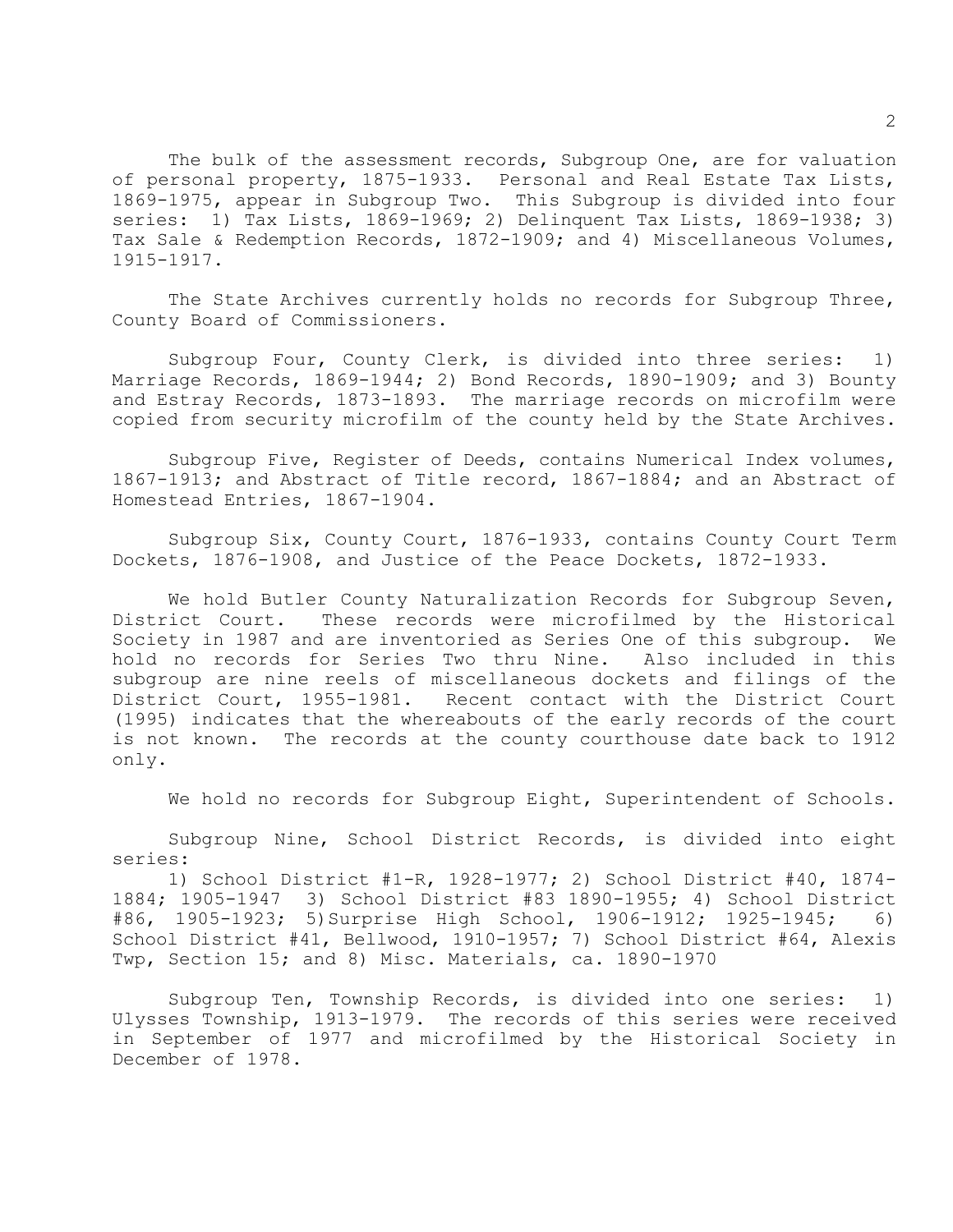# DESCRIPTION

# SUBGROUP ONE ASSESSOR, 1875-1933

# SERIES ONE PRECINCT ASSESSMENT RECORDS, 1875-1923

| Vols. $1-14$ |             | 1875 | personal |
|--------------|-------------|------|----------|
|              | Vols. 15-27 | 1876 | personal |
|              | Vols. 28-39 | 1877 | personal |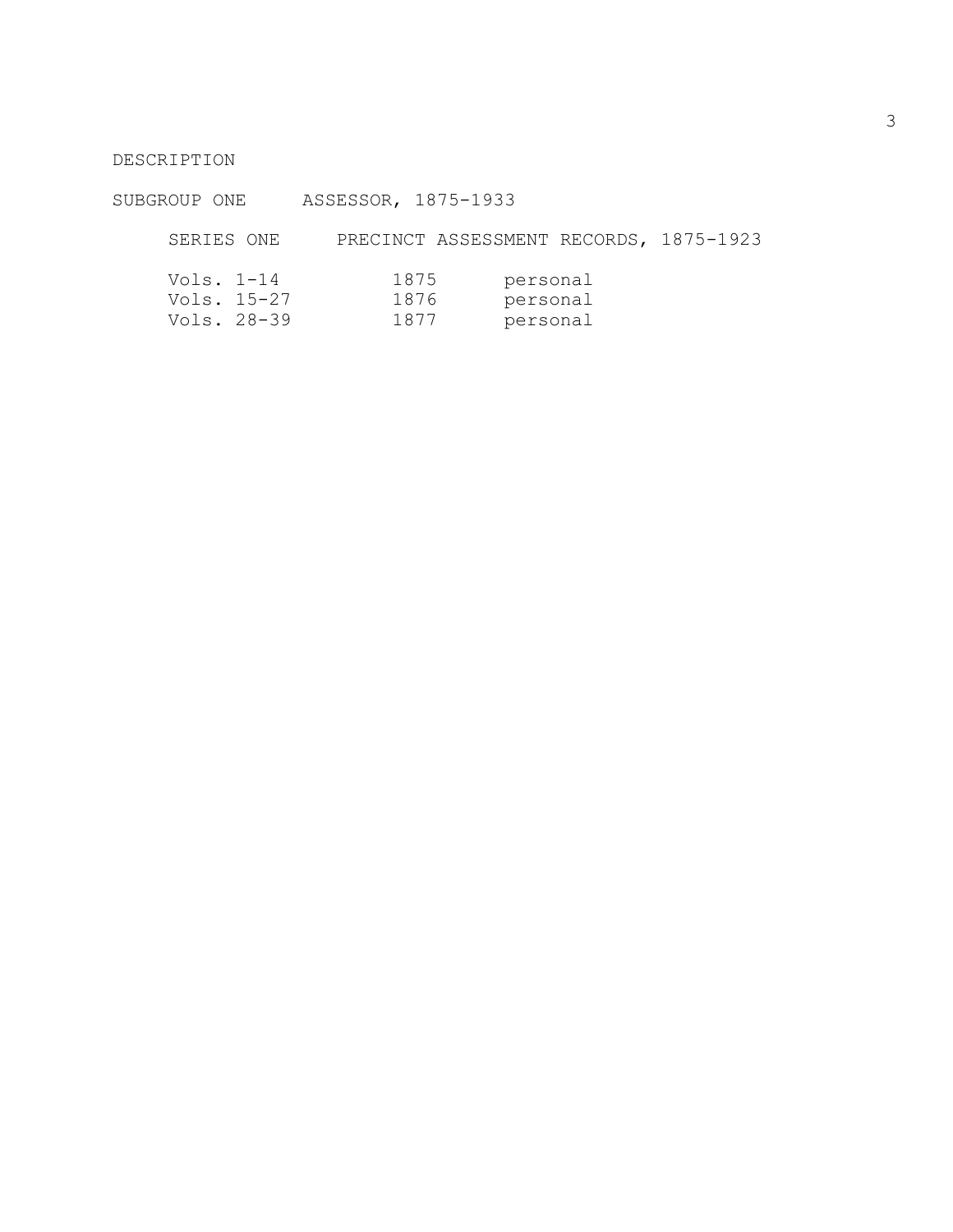| SUBGROUP ONE                                                                                                         | ASSESSOR (cont)                                                              |                                              |                                                                                                                                                                                                      |                                                    |
|----------------------------------------------------------------------------------------------------------------------|------------------------------------------------------------------------------|----------------------------------------------|------------------------------------------------------------------------------------------------------------------------------------------------------------------------------------------------------|----------------------------------------------------|
| SERIES ONE                                                                                                           |                                                                              | PRECINCT ASSESSMENT RECORDS (cont)           |                                                                                                                                                                                                      |                                                    |
| Vols. 40-57<br>Vols. 58-75<br>Vols. 76-93<br>Vols. 94-111                                                            | 1905<br>1908<br>1909<br>1910                                                 | personal<br>personal<br>personal<br>personal |                                                                                                                                                                                                      |                                                    |
| Vols. 112-129<br>Vol. 130<br>Vols. 131-148<br>Vols. 149-166                                                          | 1911<br>1911<br>1912<br>1913                                                 | personal<br>personal<br>personal             |                                                                                                                                                                                                      | Real Estate (2 pages)                              |
| Vols. 167-184<br>Vols. 185-199<br>Vols. 200-217<br>Vols. 218-233<br>Vols. 234-251                                    | 1914<br>1915<br>1916<br>1917                                                 | personal<br>personal<br>personal<br>personal |                                                                                                                                                                                                      |                                                    |
| Vol. 252<br>Vols. 253-270                                                                                            | 1918<br>1918<br>1919                                                         | personal<br>personal                         |                                                                                                                                                                                                      | personal recapitulation                            |
| Vol. 271<br>Vols. 272-289<br>Vol. 290                                                                                | 1919<br>1920<br>1920                                                         | personal                                     |                                                                                                                                                                                                      | personal recapitulation<br>personal recapitulation |
| Vols. 291-307<br>Vol. 308<br>Vols. 309-326                                                                           | 1921<br>1921<br>1922                                                         | personal<br>personal                         |                                                                                                                                                                                                      | personal recapitulation                            |
| Vol. 327<br>Vols. 328-345<br>Vol. 346                                                                                | 1922<br>1923<br>1923                                                         | personal                                     |                                                                                                                                                                                                      | personal recapitulation<br>personal recapitulation |
| SERIE TWO                                                                                                            |                                                                              | PERSONAL ASSESSMENTS, 1924-1933              |                                                                                                                                                                                                      |                                                    |
| Vol. 347<br>Vol. 348<br>Vol. 349<br>Vol. 350<br>Vol. 351<br>Vol. 352<br>Vol. 353<br>Vol. 354<br>Vol. 355<br>Vol. 356 | 1924<br>1925<br>1926<br>1927<br>1928<br>1929<br>1930<br>1931<br>1932<br>1933 |                                              | personal & recap<br>personal & recap<br>personal & recap<br>personal & recap<br>personal & recap<br>personal & recap<br>personal & recap<br>personal & recap<br>personal & recap<br>personal & recap |                                                    |
| SUBGROUP TWO                                                                                                         | TREASURER, 1869-1969                                                         |                                              |                                                                                                                                                                                                      |                                                    |

SERIES ONE TAX LISTS, 1869-1969

Vol. 1 1869-1872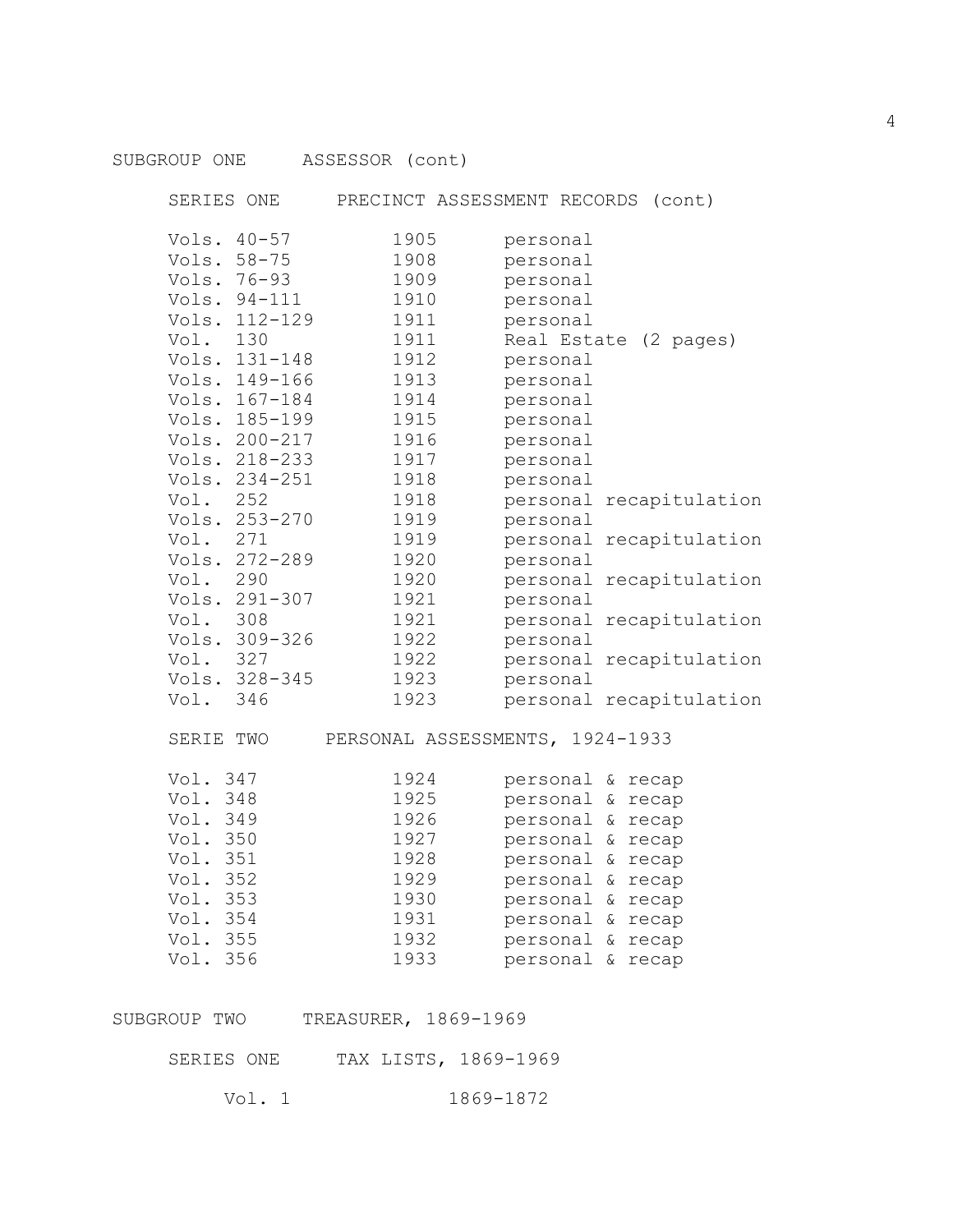| Vols. 2-3 |      | 1873-1874 (1 duplicate) |
|-----------|------|-------------------------|
| Vols. 4-5 | 1875 | (1 duplicate)           |
| Vols. 6-7 | 1876 | (1 duplicate)           |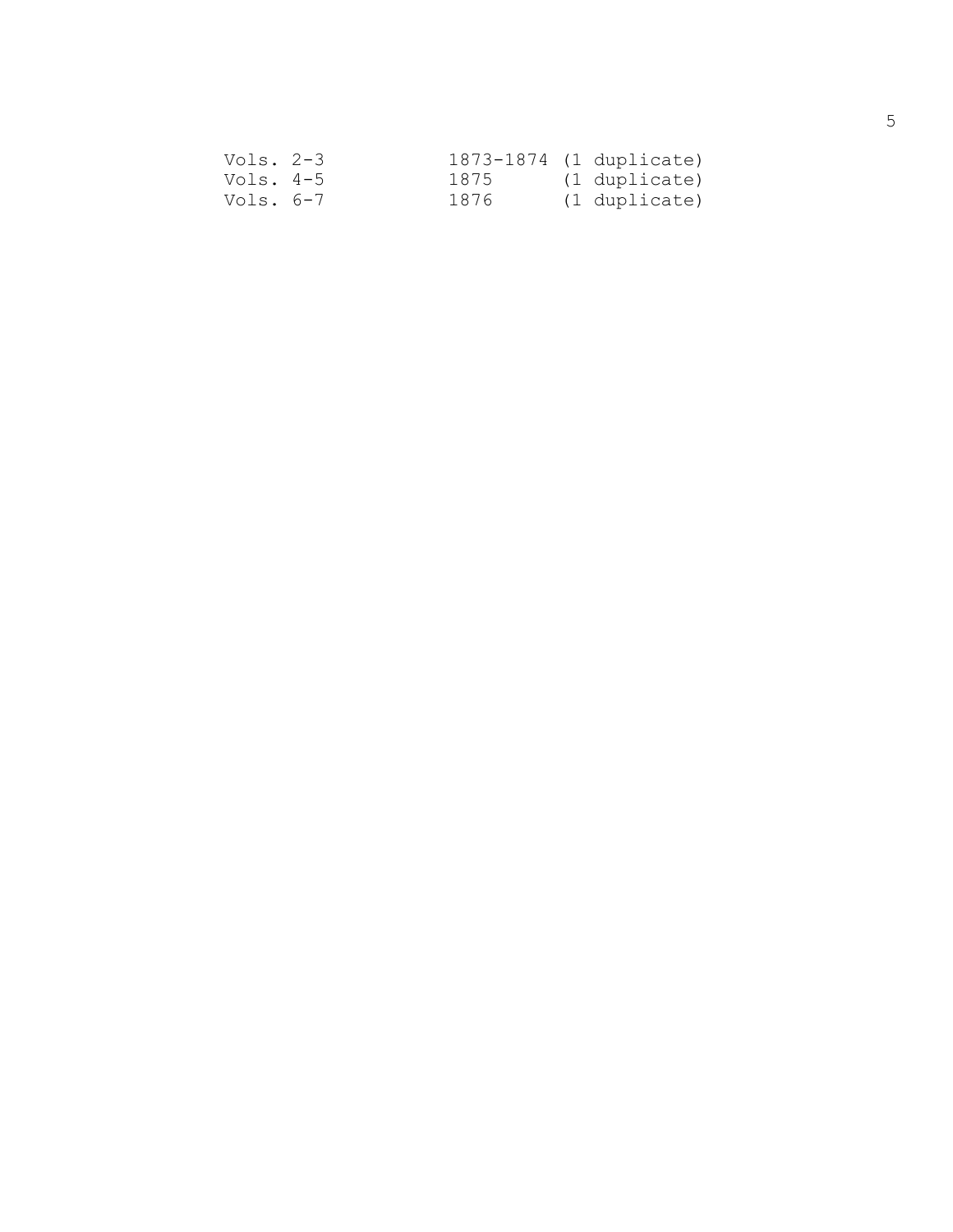SERIES ONE TAX LISTS (cont) Vols. 8-9 1877 (1 duplicate) Vol. 10 1878 Duplicate - David City Vols. 11-12 1878 - Butler County (1 duplicate) Vols. 13-14 1879 - David City (1 duplicate) Vols. 15-16 1879 - Butler County (1 duplicate) Vols. 17-19 1880 Personal & Real Estate Vol. 20 1880-1882 Lots, David City<br>Vols. 21-22 1881 Personal & Real I 1881 Personal & Real Estate Vols. 23-24 1882 Personal & Real Estate Vols. 25-26 1883 Personal & Real Estate Vols. 27-28 1884 Real Estate Vols. 29-37 1884-1885 Precinct Tax Lists Vol. 38 1884-1887 Linwood Vols. 39-40 1885 Butler County Vols. 41-42 1885 Linwood, David City<br>Vols. 43-44 1885-1886 Ulysses, Union 1885-1886 Ulysses, Union Vols. 45-46 1885-1887 Linwood, Skull Creek Vols. 47-49 1886 Read, Plum Creek, David City Vols. 50-53 1886-1889 Franklin, Center, Alexis, Skull Creek Vols. 54-55 1887 Real Estate Vols. 56-59 1887 Read, David City, Ulysses, Plum Creek Vols. 60-62 1887-1889 Union, Summit, Oak Creek Vols. 63-64 1888 Real Estate Vols. 65-72 1888-1889 Precinct Tax Lists Vol. 73 1888-1891 David City Vols. 74-80 1889 Precinct Tax Lists Vols. 81-82 1889 Real Estate (1 duplicate) Vols. 83-84 1890 Real Estate Vols. 85-91 1891 Precinct Tax Lists<br>Vols. 92-107 1890-1891 Precinct Tax Lists 1890-1891 Precinct Tax Lists Vols. 108-109 1891 Real Estate Vols. 110-111 1892 A & B Vols. 112-129 1892 Precinct Tax Lists Vols. 130-131 1893 A & B Vols. 132-149 1893 Precinct Tax Lists Vols. 150-151 1894 A & B<br>Vols. 152-168 1894 Preci 1894 **Precinct Tax Lists** Vols. 169-170 1895 A & B<br>Vols. 171-182 1895 Precis 1895 Precinct Tax Lists

Vols. 183-184 1896 A & B

Vols. 185-201 1896 Precinct Tax Lists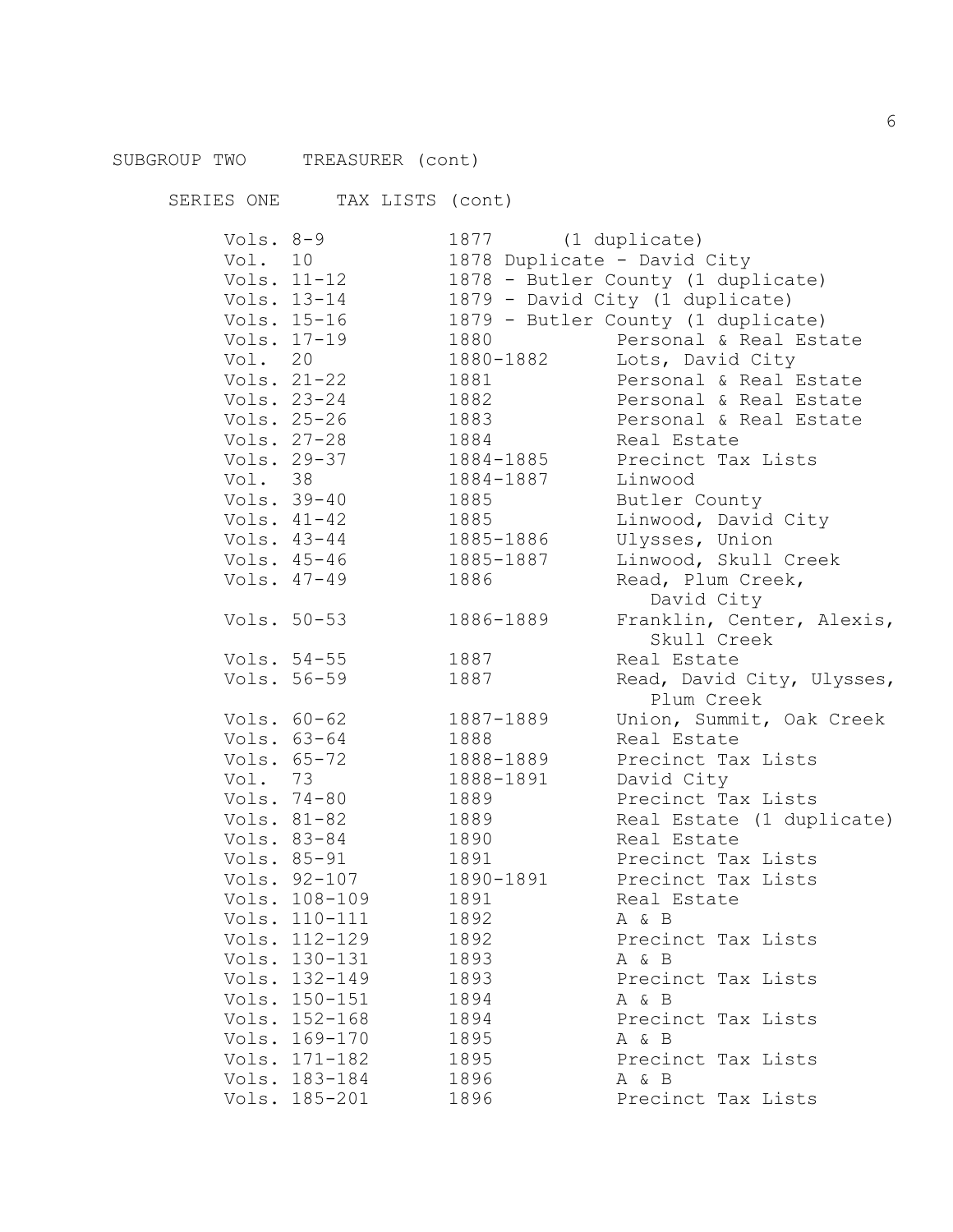| Vols. 202-203 | 1897 | A & B              |
|---------------|------|--------------------|
| Vols. 204-224 | 1897 | Precinct Tax Lists |
| Vols. 225-226 | 1898 | A & B              |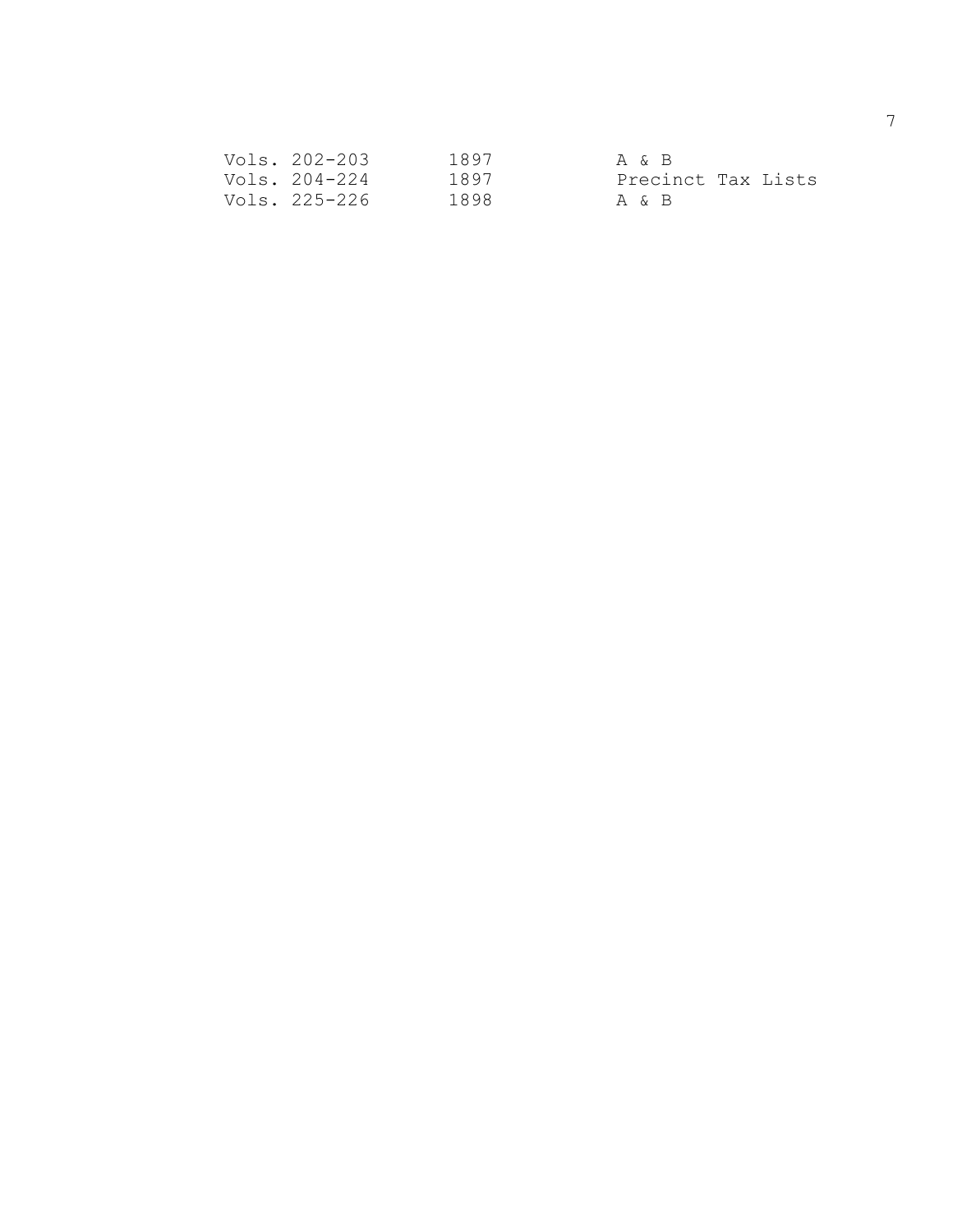| SUBGROUP TWO TREASURER (cont) |                                     |                                 |                                            |
|-------------------------------|-------------------------------------|---------------------------------|--------------------------------------------|
|                               | SERIES ONE TAX LISTS (cont)         |                                 |                                            |
|                               | Vols. 227-244                       | 1898                            | Precinct Tax Lists                         |
|                               | Vols. 245-246                       | 1899                            | A & B                                      |
|                               | Vols. 247-273 1899                  |                                 | Precinct Tax Lists                         |
|                               | Vols. 274-275 1900                  |                                 | A & B                                      |
|                               | Vols. 276-287 1900                  |                                 | Precinct Tax Lists                         |
|                               | Vols. 288-289 1901                  |                                 | A & B                                      |
|                               | Vols. 290-291 1902<br>Vols. 292-293 | 1903                            | A & B<br>A & B                             |
|                               | Vols. 294-295                       | 1904                            | A & B                                      |
|                               | Vols. 296-297 1905                  |                                 | A & B                                      |
|                               | Vols. 298-299 1906                  |                                 | A & B                                      |
|                               | Vols. 300-301 1907                  |                                 | A & B                                      |
|                               | Vols. 302-303 1908                  |                                 | A & B                                      |
|                               | Vols. 304-305 1909                  |                                 | A & B                                      |
|                               | Vols. 306-307 1910                  |                                 | A & B                                      |
|                               | Vols. 308-309                       | 1911                            | A & B                                      |
|                               | Vols. 310-311 1912                  |                                 | A & B                                      |
|                               | Vols. 312-313 1913                  |                                 | A & B                                      |
|                               | Vols. 314-315                       | 1914                            | A & B                                      |
|                               | Vols. 316-398 1915-1954             |                                 |                                            |
|                               |                                     |                                 | (Accessioned, May 16, 1991 -               |
|                               |                                     |                                 | not inventoried)                           |
|                               | Vols. 399-427 1956-1969             |                                 |                                            |
|                               |                                     |                                 | (not inventoried)                          |
|                               | Vols. 428-439 1970-1975             |                                 |                                            |
| SERIES TWO                    |                                     | DELINQUENT TAX LISTS, 1869-1938 |                                            |
| Vol. 1                        |                                     | 1869-1890                       | Personal                                   |
| Vol. $2$                      |                                     | 1869-1885                       |                                            |
|                               | Vol. $3-4$                          | 1874-1895                       | Real Estate                                |
| Vol. 5                        |                                     | 1882-1887                       |                                            |
| Vol. 6                        |                                     | 1900 & prior                    |                                            |
| Vol. 7                        |                                     | 1910 & prior                    |                                            |
| Vol. 8                        |                                     | 1891-1896                       | Vol. $#1$                                  |
| Vol. 9                        |                                     | 1895-1916                       | Vol. #2                                    |
| Vol. 10                       |                                     | 1917-1938                       | Vol. #3                                    |
| SERIES THREE                  |                                     |                                 | SALE & REDEMPTION RECORDS, 1872-1907       |
| Vol. 1                        |                                     | 1874-1884                       |                                            |
|                               |                                     |                                 | (also used as Road Dist. Ledger, pp.10-44) |
|                               |                                     |                                 |                                            |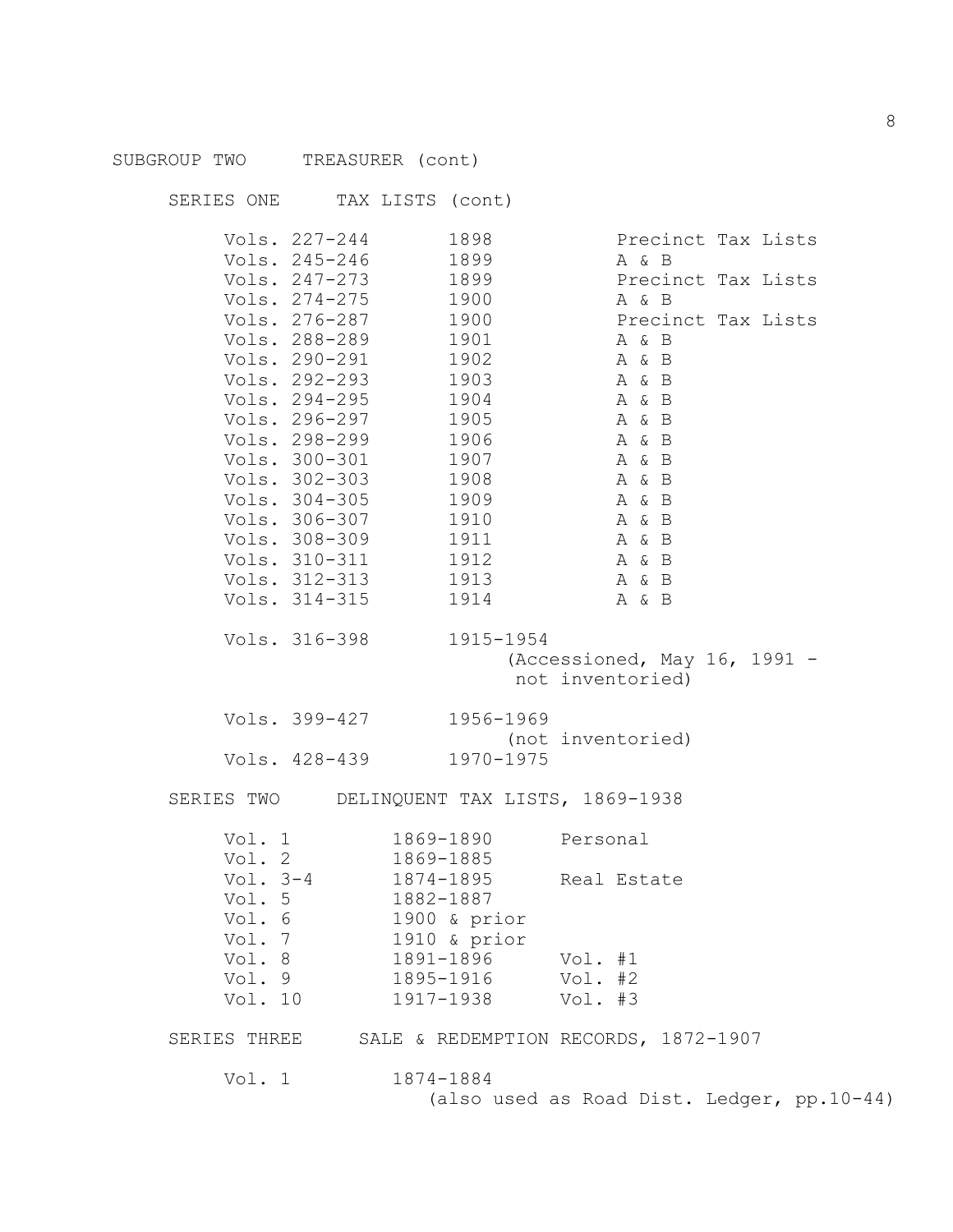|        |           | (pp. 45-end are blank) |  |
|--------|-----------|------------------------|--|
| Vol. 2 | 1872-1890 |                        |  |
| Vol. 3 | 1889-1907 |                        |  |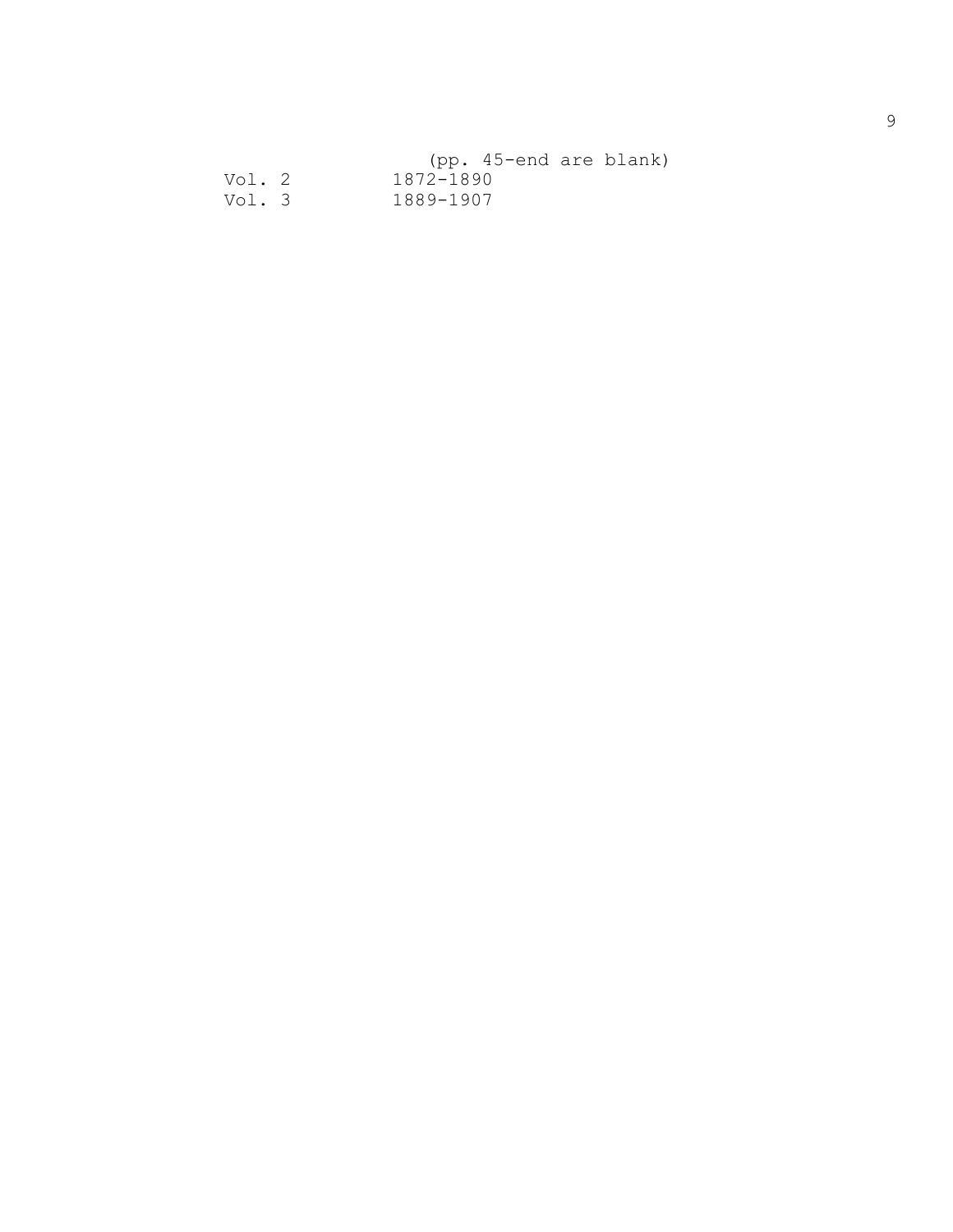SUBGROUP TWO TREASURER (cont)

SERIES THREE SALE & REDEMPTION RECORDS (cont)

- Vol. 4 1874-1878 County Lots, David City (3 pp.)
- Vol. 5 1878-1882 County Lots, David City (10 pp)
- SERIES FOUR MISCELLANEOUS VOLUMES, 1915-1917
	- Vol. 1 Motor Vehicle Register, 1915-1917

SUBGROUP THREE COUNTY BOARD OF COMMISSIONERS

The State Archives does not currently hold Minutes or Correspondence of the County Board of Butler County.

SUBGROUP FOUR COUNTY CLERK, 1869-1915

SERIES ONE MARRIAGE RECORDS NOT ON MICROFILM

Boxes 1-7 Applications, 1870-1905

film

```
SERIES ONE MARRIAGE RECORDS, 1869-1915
```
NOTE: This microfilm was produced for Butler County Court in 1980. Microfilm was copied from Butler County Security Microfilm, MP3359. The State Archives is not responsible for the quality of microfilm produced by other agencies.

| Vol. 1 | Marriage Docket (Indexed)                   |  |
|--------|---------------------------------------------|--|
|        | p.1 (Dec. 20, 1869) - p.143 (Sept 04, 1876) |  |
| Vol. 2 | Marriage Docket (Indexed)                   |  |
|        | $p.1 - Blank$                               |  |
|        | p.2 (Nov. 11, 1877) - p.568 (Mar. 11, 1889) |  |
| Vol. 3 | Marriage Docket (Indexed)                   |  |
|        | p.1 (Mar. 13, 1889) - p.202 (July 28, 1892) |  |
|        | p.203 (February 18, 1890)                   |  |
| Vol. 4 | Marriage Docket (Indexed)                   |  |
|        | p.1 (Aug. 13, 1892) - p.448 (Apr. 29, 1896) |  |
|        | p.449 (March 10, 1896)                      |  |
| Vol. 5 | Marriage Docket (Indexed)                   |  |
|        | p.1 (May 01, 1896) - p.610 (May 16, 1901)   |  |
| Vol. 6 | Marriage Docket (Indexed)                   |  |
|        | p.1 (May 31, 1901) - p.640 (June 06, 1906)  |  |
| Vol. 7 | Marriage Docket (Indexed)                   |  |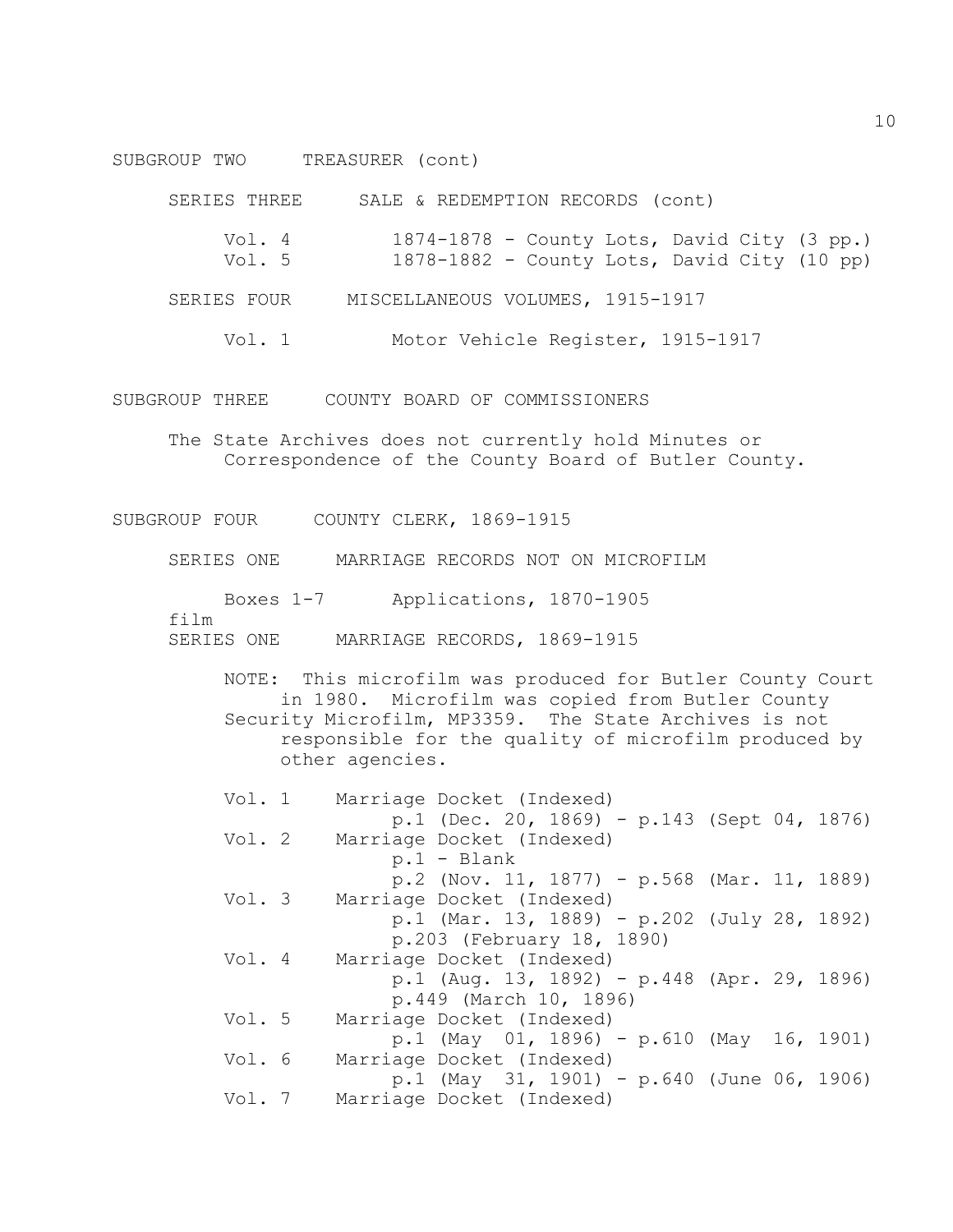p.1 (June 07, 1906) - p.584 (Feb. 28, 1911) Vol. 8 Marriage Docket (Indexed) p.1 (Apr. 01, 1911) - p.642 (Dec. 25, 1916)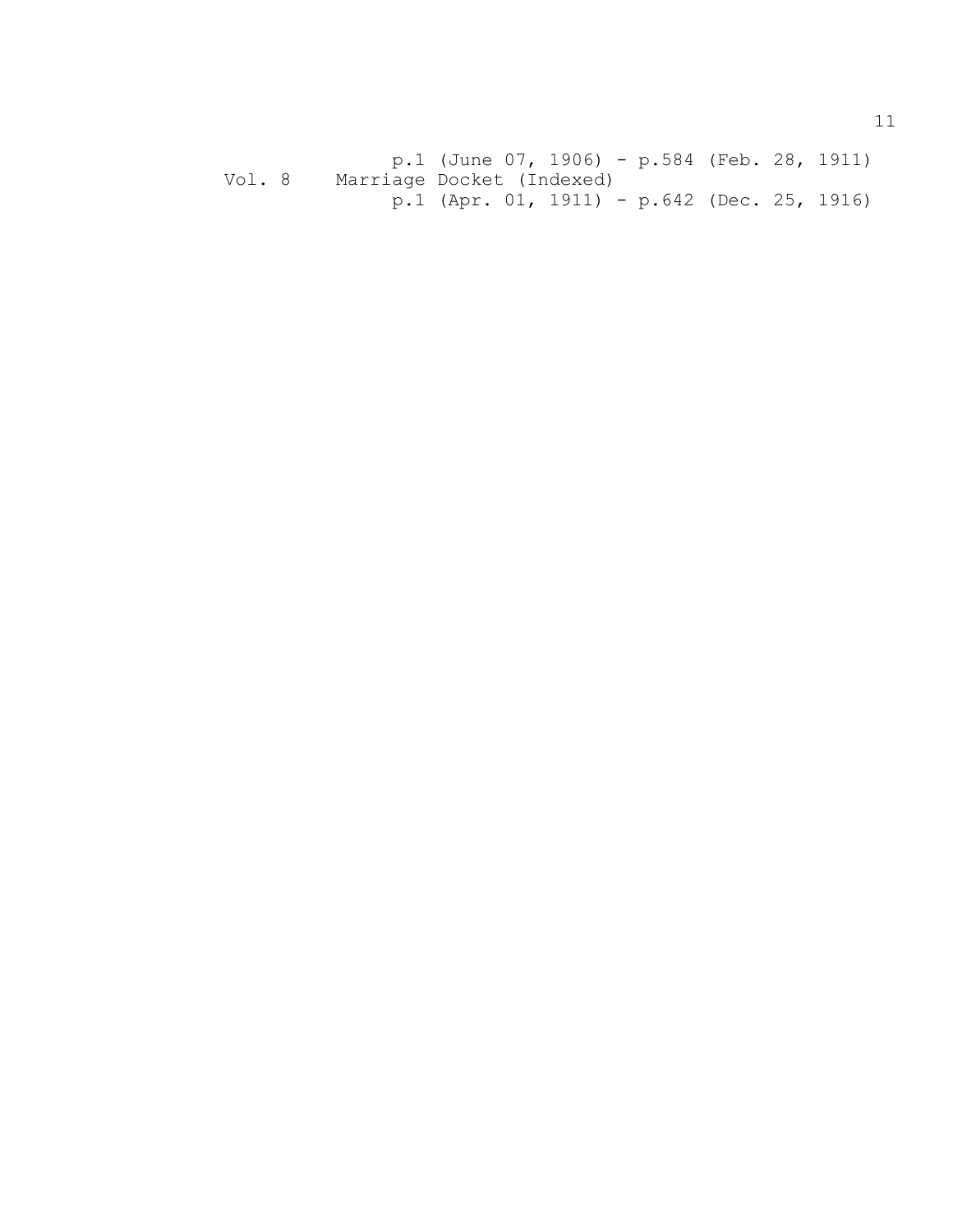SUBGROUP FOUR COUNTY CLERK (cont)

film SERIES ONE MARRIAGE RECORDS (cont) Vol. 9 Marriage Docket (Indexed) p.1 (Dec. 26, 1916) - p.609 (Nov. 06, 1922) Vol. 10 Marriage Docket (Indexed) p.1 (Nov. 08, 1922) - p.082 (Aug. 01, 1923) Vol. 11 Marriage Docket (Indexed) p.1 (Aug. 06, 1923) - p.119 (June 12, 1925) Vol. 12 Marriage Docket (Indexed) pp.1-100 are Blank p.101 (#1) 7/2/1925 - p.648 (#548) 11/16/1931 Vol. 13 Marriage Docket (Indexed) p.1 (#1) 11/17/1931 - p.700 (#700) 5/14/1940 Vol. 14 Marriage Docket (Indexed) p.1 (#1) 5/9/1940 - p.299 (#299) 2/8/1944 film SERIES ONE MARRIAGE RECORDS - MICROFILM RECORD MP3359 Reel #1 Marriage Docket, Vol. #1 (Indexed) 1258 pp. **p.1** (December 20, 1869) AR #146 thru SF#09254 Marriage Docket, Vol. #4 (Indexed) p.239 (June 27, 1894) Reel #2 Marriage Docket, Vol. #4 cont. 1251 pp. **p.240** (July 9, 1894) AR #147 thru SF#09255 Marriage Docket, Vol. #6 (Indexed) p.379 (April 26, 1904) NOTE: Index to Vol. #4 appears on reel #1 at the start of the volume. Reel #3 Marriage Docket, Vol. #6 cont. 1366 pp. p.380 (May 11, 1904) AR #148 thru SF#09256 Marriage Docket, Vol. #8 (Indexed) p.469 (May 24, 1915)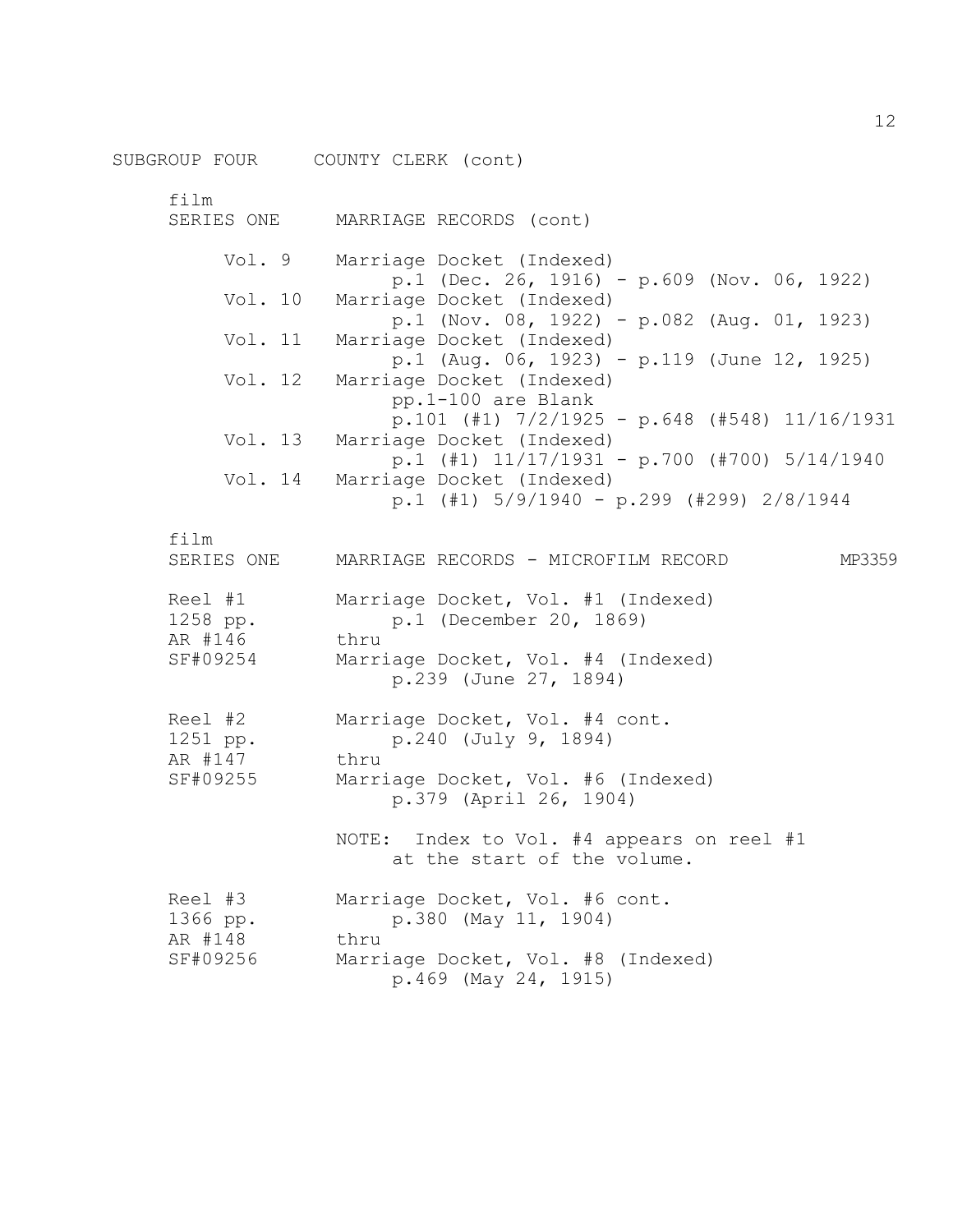|                                            | SUBGROUP FOUR COUNTY CLERK (cont)                                                                                                       |        |
|--------------------------------------------|-----------------------------------------------------------------------------------------------------------------------------------------|--------|
| film<br>SERIES ONE                         | MARRIAGE RECORDS - MICROFILM RECORD                                                                                                     | MP3359 |
| Reel #4<br>1321 pp.<br>AR #149<br>SF#09257 | Marriage Docket, Vol. #8 cont.<br>p.470 (July 5, 1915)<br>thru<br>Marriage Docket, Vol. #12 (Indexed)<br>p.479 (#379), January 15, 1930 |        |
|                                            | NOTE: Volume #11 is microfilmed out of order<br>following Vol. #12 on reel #5                                                           |        |
|                                            | NOTE: Vol. #12, pp. 1-100 are Blank and<br>not microfilmed.                                                                             |        |
| Reel #5<br>1286 pp.<br>AR #150             | Marriage Docket, Vol. #12 cont.<br>p.480 (#380), January 17, 1930<br>thru                                                               |        |
| SF#09258                                   | Marriage Docket, Vol. #14 (Indexed)<br>p.299 (#299), February 8, 1944                                                                   |        |
|                                            | NOTE: Vol. #11 follows Vol. #12 on this reel                                                                                            |        |
| SERIES TWO                                 | BOND RECORDS, 1890-1909                                                                                                                 |        |
| Vol. 1                                     | Precinct Railroad Bond Ledger, 1890-1909                                                                                                |        |
|                                            | SERIES THREE BRAND AND ESTRAY RECORDS, 1873-1893                                                                                        |        |
| Vol. 1                                     | Estray Record, 1873-1893                                                                                                                |        |
| SUBGROUP FIVE                              | REGISTER OF DEEDS, 1867-1913                                                                                                            |        |
|                                            | SERIES ONE ABSTRACTS OF TITLE, 1867-1884                                                                                                |        |
|                                            | Vol. 1 1867-1884<br>Townships 13 & 14<br>Vol. 2 1873-1884 Lots (Grantee/Grantor)                                                        |        |
| SERIES TWO                                 | HOMESTEAD ENTRIES, 1867-1904                                                                                                            |        |
| Vol. $1$                                   | Abstract of Original Entries, 1867-1904                                                                                                 |        |
| SERIES THREE                               | NUMERICAL INDICES, 1867-1913                                                                                                            |        |
|                                            | Vol. 1 Numerical Index - Lands #2 (T13 & 14), 1869-1899                                                                                 |        |

13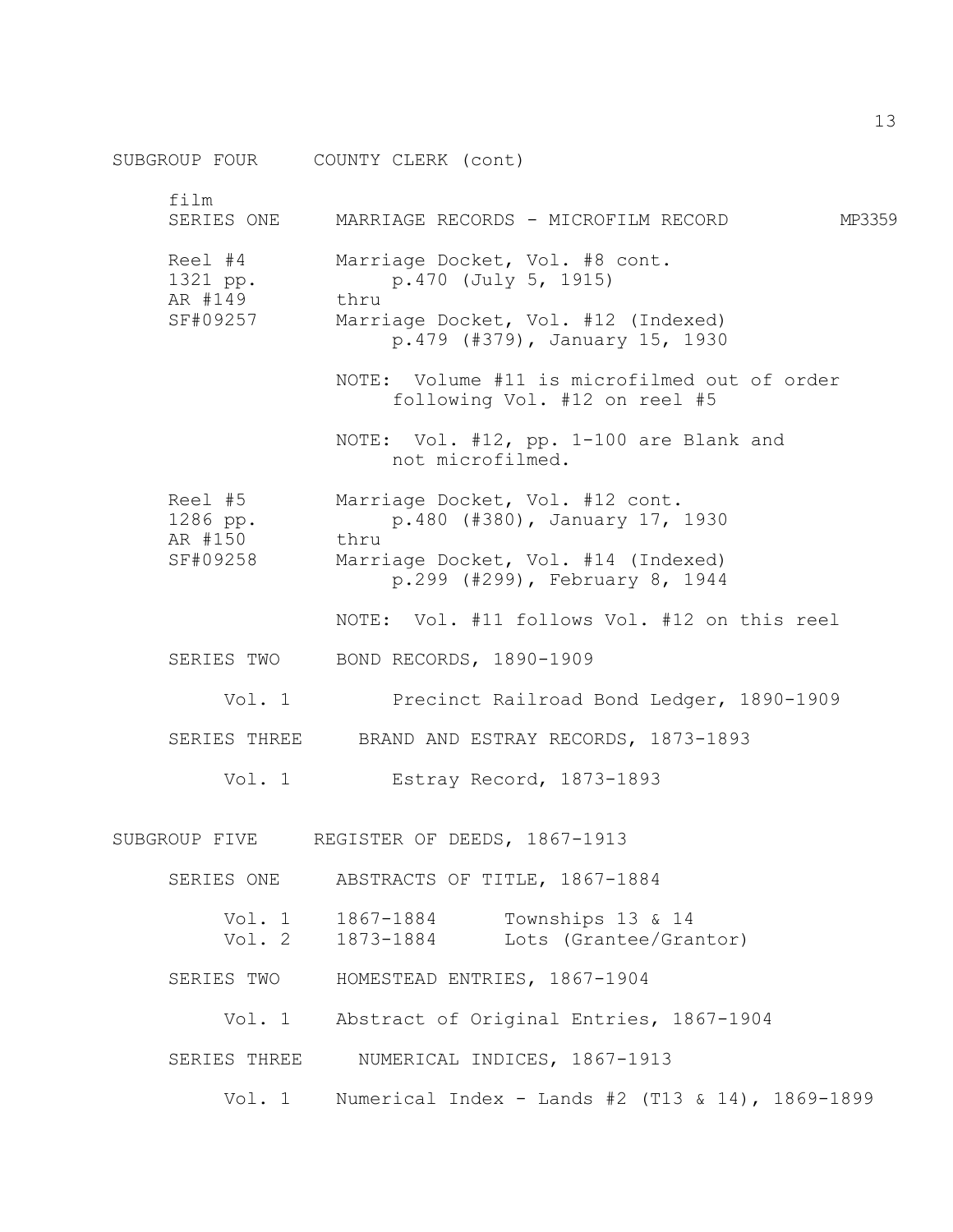- Vol. 1A Copy (1871-1899)
- Vol. 1B Copy (1871-1899), made in 1900
- Vol. 2 Numerical Index Lands #3 (T13 & 14), 1887-1913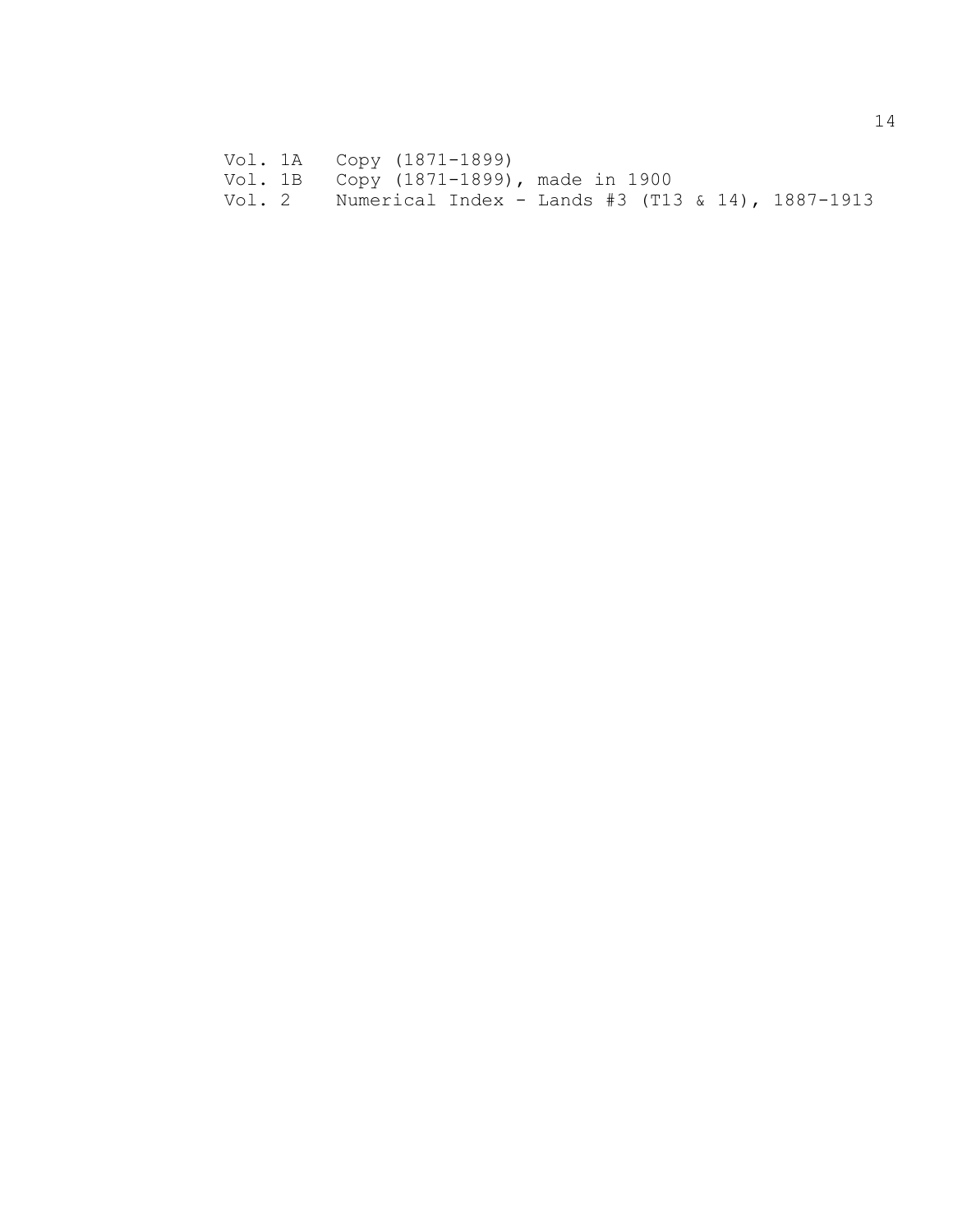### SUBGROUP FIVE REGISTER OF DEEDS cont

SERIES THREE NUMERICAL INDICES (cont)

Vol. 3 Numerical Index - Lands #2 (T15 & 16), 1867-1899 Vol. 4 Numerical Index - Lands (T15-17), 1867-1884 Vol. 4A Copy (1905) of Vol. #4 Vol. 5 Numerical Index - Lands #3 (T15-17), 1874-1913 Vol. 6 Numerical Index - Lots #2, 1875-1888 Vol. 7 Numerical Index - Lots #3 - David City, 1887-1913 Vol. 8 Numerical Index - Lots #4, 1888-1913 Vol. 9 Numerical Index - Lots #5, 1887-1913

SUBGROUP SIX COUNTY COURT, 1876-1939

SERIES ONE TERM DOCKETS, 1876-1908

|  | Vol. 1 Feb. Term 1876 - Jan. Term 1880    |
|--|-------------------------------------------|
|  | Vol. 2 Term Docket #D                     |
|  | $#140$ (5/9/1894) - #371 (7/27-8/19/1908) |

SERIES TWO JUSTICE OF THE PEACE DOCKETS, 1872-1933

IN COUNTY COURT

| Vol. 1  | MISSING                                       |
|---------|-----------------------------------------------|
| Vol. 2  | MISSING                                       |
| Vol. 3  | 1876-1879                                     |
| Vol. 4  | MISSING (1879-1882)                           |
| Vol. 5  | 1882-1886                                     |
| Vol. 6  | $#1$ (1/19/1887) - #106 (7/26/1889-4/5/1890)  |
| Vol. 7  | 1890-1892                                     |
| Vol. 8  | MISSING                                       |
| Vol. 9  | 1894-1897                                     |
| Vol. 10 | $\#344$ (3/15/1897) - $\#659$ (3/7-4/17/1900) |
| DAVTD   |                                               |

Vol. 11 1886-1913

| Vol. 12 | 1906-1911 |
|---------|-----------|
| Vol. 13 | 1910-1914 |

PEPPERVILLE/ALEXIS

Vol. 14 1874-1882 (Includes Marriage Register, 1874-1883)

READ PRECINCT #1 Vol. 15 1872-1895

(Includes Marriage Register, 1880)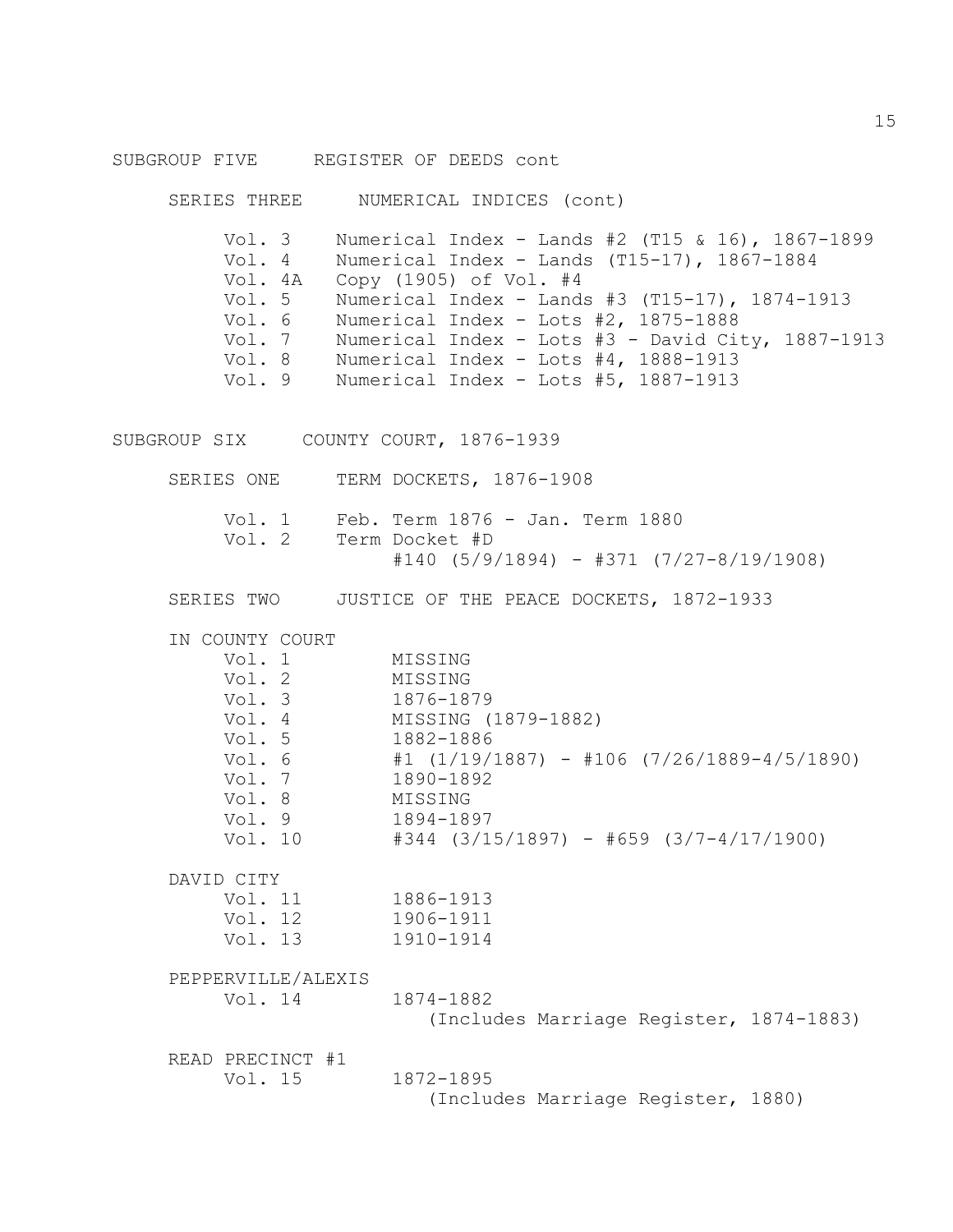SUBGROUP SIX COUNTY COURT, 1876-1908 SERIES TWO JUSTICE OF THE PEACE DOCKETS cont. SAVANNAH PRECINCT Vol. 16 1872-1875 Vol. 17 1871-1880 ULYSSES Vol. 18 1907-1929 Vol. 19 1915-1939 12TH DISTRICT Vol. 20 1917-1926 Vol. 21 1919-1920 Vol. 22 MISSING (1920-1923) Vol. 23 1923-1926 Vol. 24 1927-1933 SUBGROUP SEVEN DISTRICT COURT, 1854-1955 film SERIES ONE NATURALIZATION RECORDS, 1854-1955 Box 1 Declarations of Intention, 1870-1906 (Arranged Chronologically) f.1 1870-1875 f.2 1876-1877 f.3 1878-1879<br>f.4 1880 f.4 1880 f.5 1881 f.6 1882 f.7 1883 f.8 1884 f.9 1884, 1887, 1888 f.10 1891-1894 B.1 f.11 1895-1896 f.12 1897-1899 f.13 1900 f.14 1901-1903 f.15 1904-1905 f.16 1906 B.2 Declarations of Intention, 1854-1910 (Filed outside of Butler County) (Arranged Alphabetically) f.1 Colfax County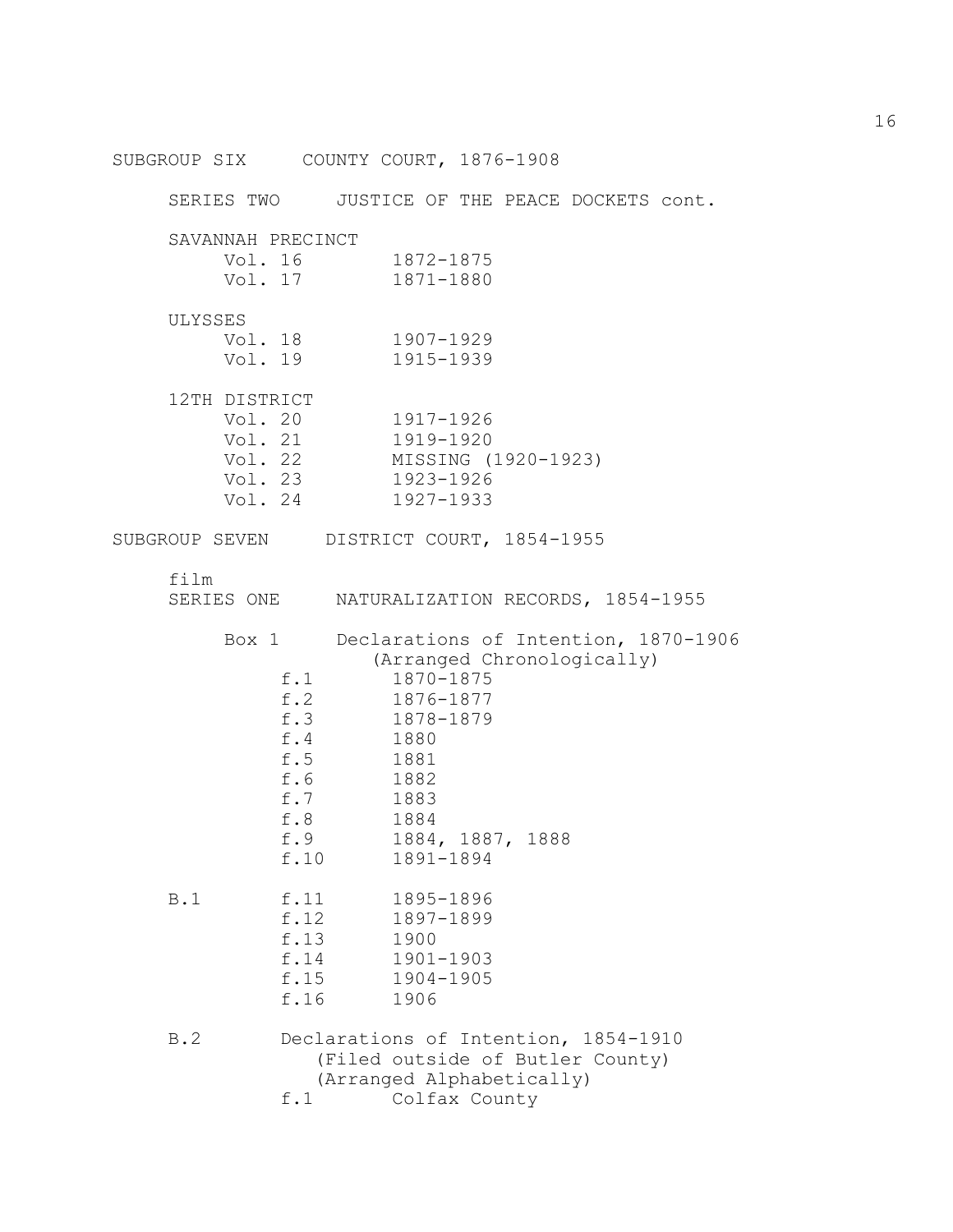| Benes, Karel        |  | 1873 |
|---------------------|--|------|
| Guthlin, John Jacob |  | 1872 |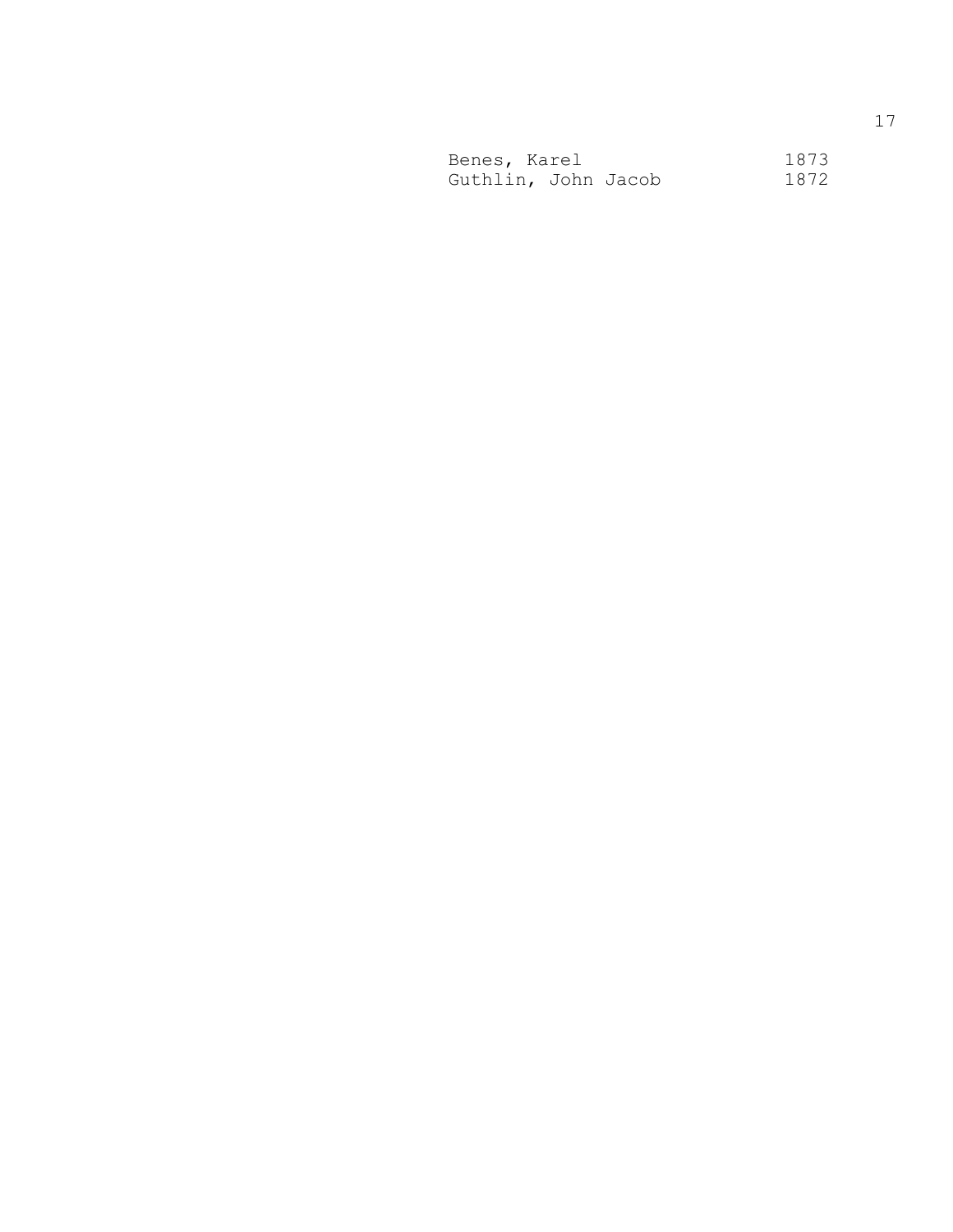|      | SUBGROUP SEVEN DISTRICT COURT (cont) |              |
|------|--------------------------------------|--------------|
| film |                                      |              |
|      | SERIES ONE NATURALIZATIONS (cont)    |              |
| B.2  | Declarations of Intention (cont)     |              |
| f.2  | Supreme Court, Omaha                 |              |
|      | Schmid, Jacob                        | 1869         |
|      | Warusock, Wauch                      | 1869         |
| f.3  | Douglas County, NE                   |              |
|      | Fayhtinger, Frank                    | 1868         |
|      | Hajek, Louis                         | 1906         |
|      | Houfek, Frank                        | 1870         |
|      | Kugler, John                         | 1908         |
|      | Pawel, John<br>Pawel, Joseph         | 1869<br>1869 |
|      | Pawel, Matey                         | 1869         |
|      | Pleskac, Joseph                      | 1906         |
|      | Prochaska, Frank                     | 1869         |
|      | Prohaska, John                       | 1879         |
|      | Schroder, John C.                    | 1870         |
|      | Stanek, Rudolph                      | 1910         |
|      | Vyskocil, Joseph                     | 1869         |
|      | Wassicky, Jacob                      | 1870         |
| f.4  | Lancaster County, NE                 |              |
|      | Aden, Hobbin L.                      | 1871         |
|      | Aden, Roolf J.                       | 1872         |
|      | Barta, John                          | 1873         |
|      | Barzal, Frank                        | 1871         |
|      | Crapanhaft, Henry                    | 1872         |
|      | Davis, Joseph                        | 1872         |
|      | Hruza, Egnatz                        | 1872         |
|      | Huccask, John                        | 1873         |
|      | Jacklin, John                        | 1872         |
|      | Jarhorick, John                      | 1874         |
|      | Koors, Egaet<br>Koza, Anna           | 1873<br>1872 |
|      | Koza, Karolina                       | 1872         |
|      | Kuset, John                          | 1874         |
|      | Marshall, John                       | 1871         |
|      | Mazanec, Franz                       | 1872         |
|      | Manzanec, Venzel                     | 1872         |
|      | Morris, Jacob                        | 1871         |
|      | Mysenburg, M. M.                     | 1870         |
|      | Plith, Peter Andreas                 | 1872         |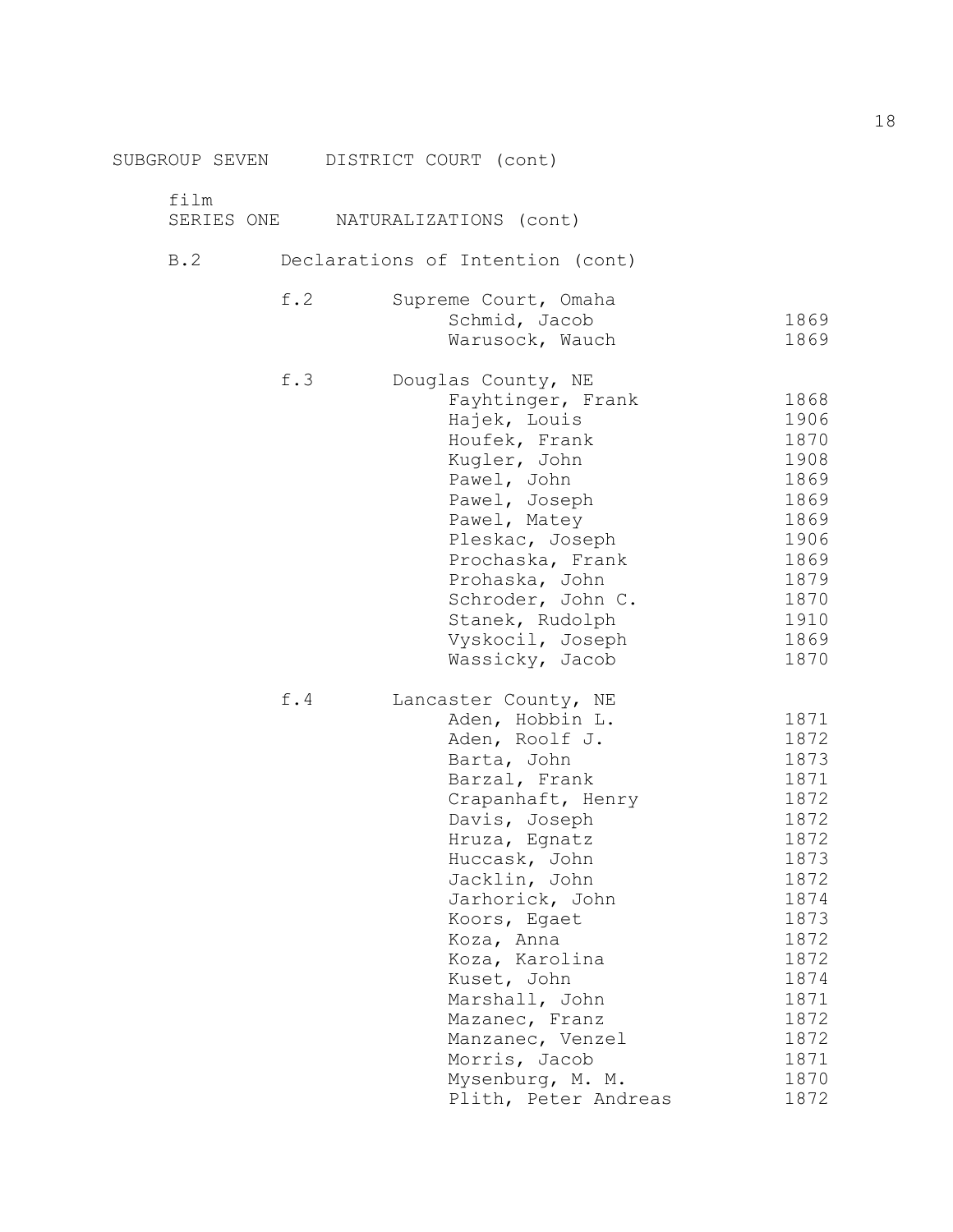Paseka, John 1873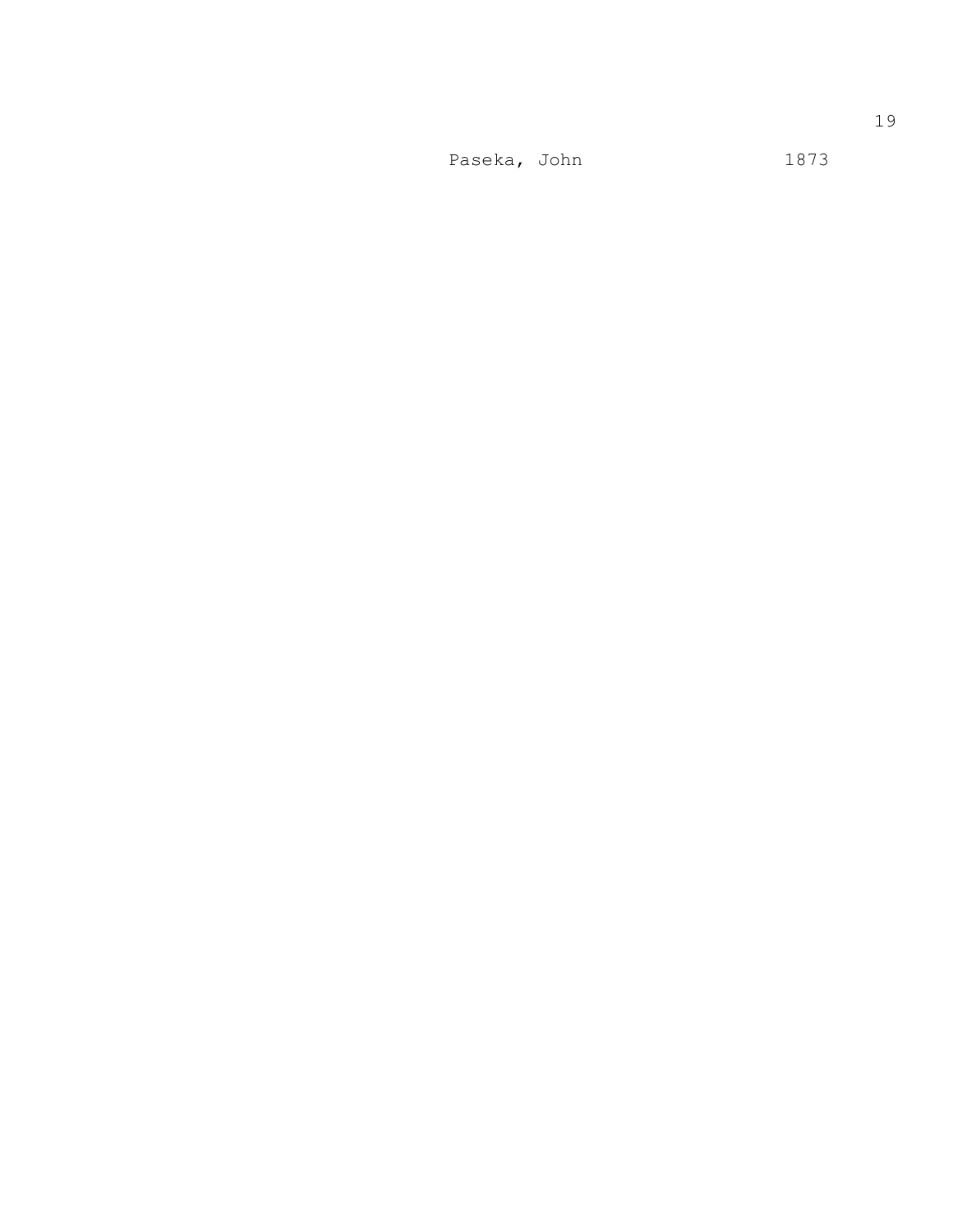film

| ᆂᆂᆂ |     | SERIES ONE MATURALIZATION RECORDS (cont)                                                                                                                                                                                                                                                                                                                                                                                                                                                        |
|-----|-----|-------------------------------------------------------------------------------------------------------------------------------------------------------------------------------------------------------------------------------------------------------------------------------------------------------------------------------------------------------------------------------------------------------------------------------------------------------------------------------------------------|
|     | B.2 | Declarations of Intention (cont)<br>f.4<br>Lancaster County<br>Paseka, Josephine<br>Posswir, Anton<br>Proskovec, John<br>Proskovec, John Jr.<br>Puffwarr, Joseph<br>Reta, Martin<br>Rezach, Martin<br>Sabata, Frank<br>Schallonn, Albert<br>Serlom, Joseph<br>Stava, John<br>Stava, Franc Sr.<br>Stava, Franc Jr.<br>Stehlik, Jacob<br>Stuchlik, Johan<br>Tichaick, John Jr.<br>Valla, John<br>Vrana (Vrinr), Joseph<br>Wadrashka, Frank<br>Wrana, Joseph<br>Zoufal, Ferdinand<br>Zoufal, Karel |

|     | Vrana (Vrinr), Joseph   | 1873 |
|-----|-------------------------|------|
|     | Wadrashka, Frank        | 1873 |
|     | Wrana, Joseph           | 1872 |
|     | Zoufal, Ferdinand       | 1872 |
|     | Zoufal, Karel           | 1872 |
| f.5 | Pierce County, NE       |      |
|     | Vachal, Joseph V.       | 1898 |
| f.6 | Platte County, NE       |      |
|     | Dunne, Charles          | 1871 |
|     | Vitamvas, Thomas        | 1872 |
| f.7 | Saunders County, NE     |      |
|     | Kafka, Frank            | 1875 |
|     | Kouma, John             | 1891 |
|     | Pribirl, Franz          | 1879 |
|     | Semerad, Joseph         | 1874 |
|     | Sharni, John            | 1869 |
|     | Shernakarak, Martiza    | 1869 |
|     | Woboril, John           | 1869 |
| f.8 | Seward County, NE       |      |
|     | Fredrich, August F.     | 1904 |
| f.9 | Out-of-State            |      |
|     | Baumann, Emil (Iowa)    | 187  |
|     | Fleming, Frank (Wisc.)  | 1867 |
|     | Hinish, Adelbert (Iowa) | 1868 |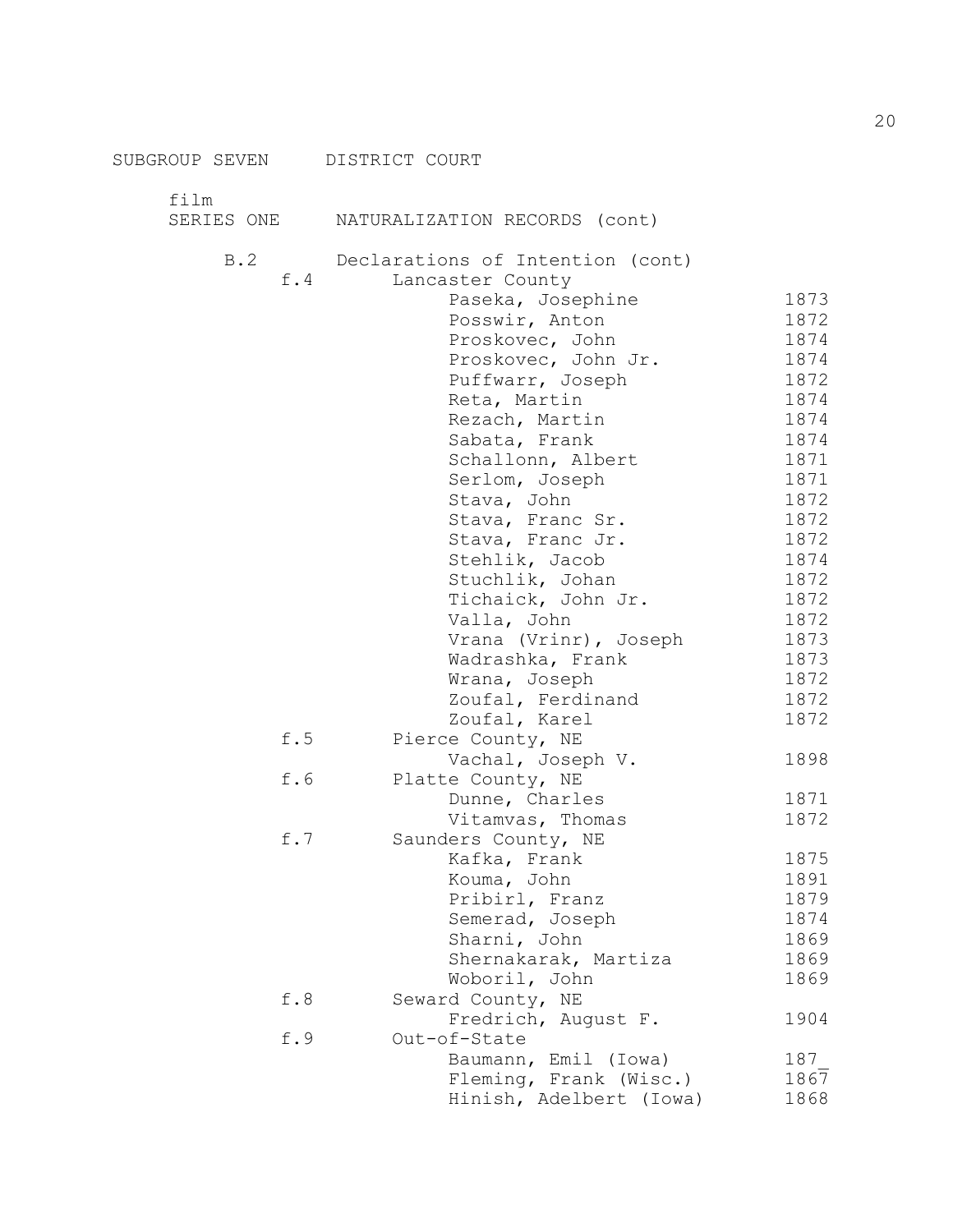| Jones, E. R. (Iowa)         |  |  |  | 1876 |
|-----------------------------|--|--|--|------|
| Kunke, Charles (Ill.)       |  |  |  | 1871 |
| Meysenburg, Nicholas (Iowa) |  |  |  | 1869 |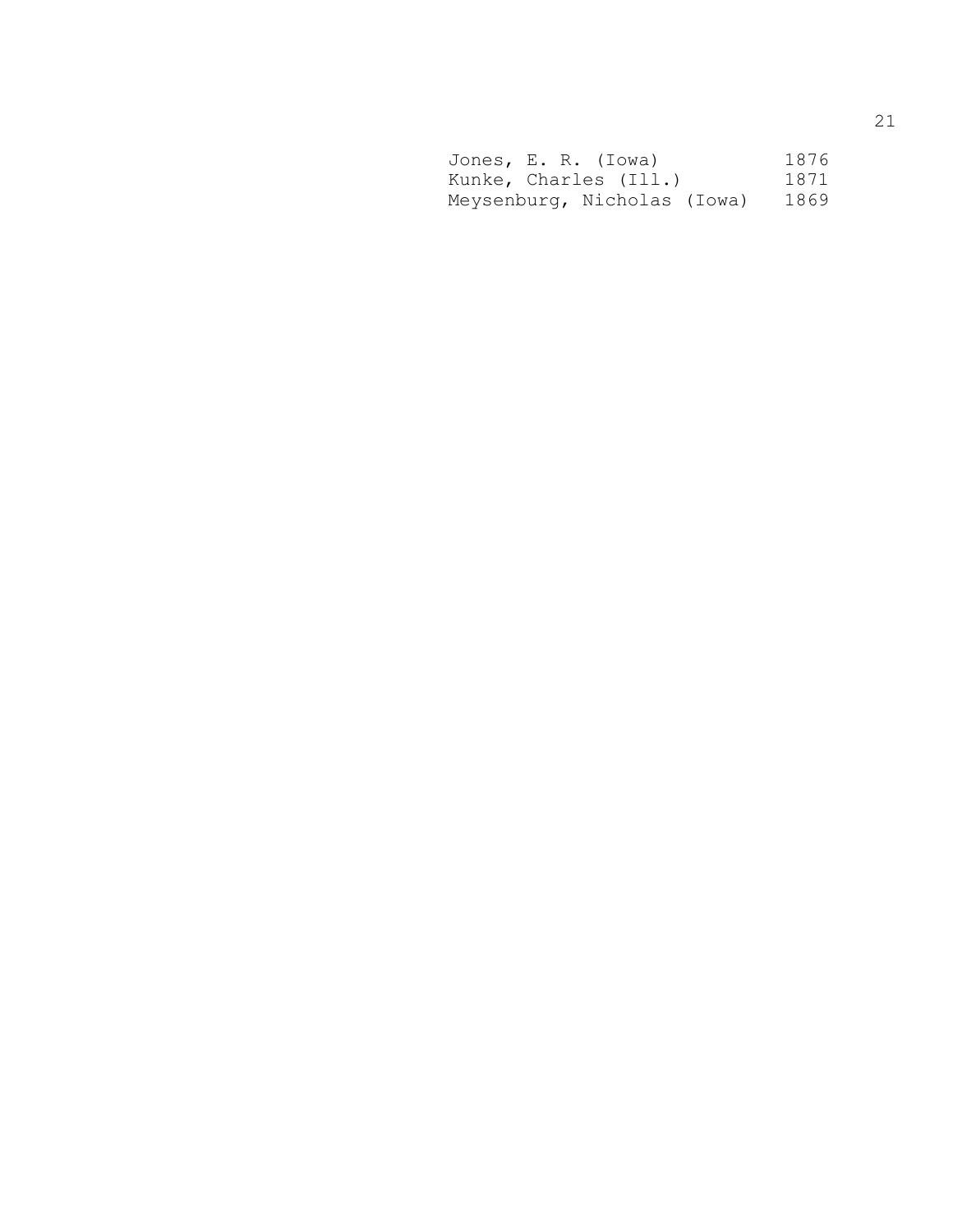film

| SERIES ONE |  | NATURALIZATION RECORDS (cont) |  |  |
|------------|--|-------------------------------|--|--|
|------------|--|-------------------------------|--|--|

B.2 Declarations of Intention (cont) Out-of-State

| f.9 | Mueller, John (Wisc.)         | 1877        |
|-----|-------------------------------|-------------|
|     | Pearson, Charly (Ill.)        | 1867 (1876) |
|     | Pieters, Alfons (Indiana)     | 1902        |
|     | Ritzdorf, Mathias Joseph (IA) | 1878        |
|     | Schmid, Cebastian (Wisc.)     | 1854        |
|     | Sobolik, Frank (Iowa)         | 1873        |
|     | Tyson, C. H. (Iowa)           | 1871        |
|     | Will, Henry (Illinois)        | 1868        |

- Vol. 1 Declarations of Intention Vol. A (Indexed) p.1 (Oct. 23, 1869) - p.156 (Mar. 02, 1888) Vol. 2 Declarations of Intention Vol. 4A (Indexed) p.1 (Mar. 27, 1888) - p.113 (Jan. 07, 1904) Vol. 3 Declarations of Intention Vol. 3A (Indexed) p.1 (Dec. 22, 1903) - p.27 (9/24/1906) Vol. 4 Declarations of Intention (U.S.), Vol. #1 #1 (Oct. 20, 1906) - #300 (8/15/1917) Vol. 5 Declarations of Intention (U.S.), Vol. #2 #301 (Sept 24, 1917) - #400 (Mar. 20, 1919) Vol. 6 Declarations of Intention (U.S.), Vol. #3
- #401 (Apr. 02, 1919) #499 (Jan. 29, 1926) Vol. 7 Declarations of Intention (U.S.), Vol. #4 #500 (May 18, 1926) - #532 (June 28, 1929)
- B.2 f.10 Misc. Declarations (#19-#276), 1907-1927 (non-inclusive)
- B.2 f.11 Declarations of Intention (U.S.), Vol. #5  $#533$  (Feb. 8, 1930) -  $#618$  (7/12/1955)
	- Vol. 8 Naturalization Record, Vol. B Final Papers p.1 (June 23, 1879) - p.232 (Feb. 26, 1903) pp.233-242, Affidavits, 1881-1921
	- Vol. 9 Naturalization Record, Vol. #3 Final Papers p.1 (Nov. 19, 1903) - p.224 (Sept. 24, 1906) p.225 (May 21, 1904)
	- Vol. 10 Petition & Record, Vol. #1 (Indexed) #1 (10/15/1906) thru #150 (1917) Vol. 11 Petition & Record, Vol. #2 (Indexed)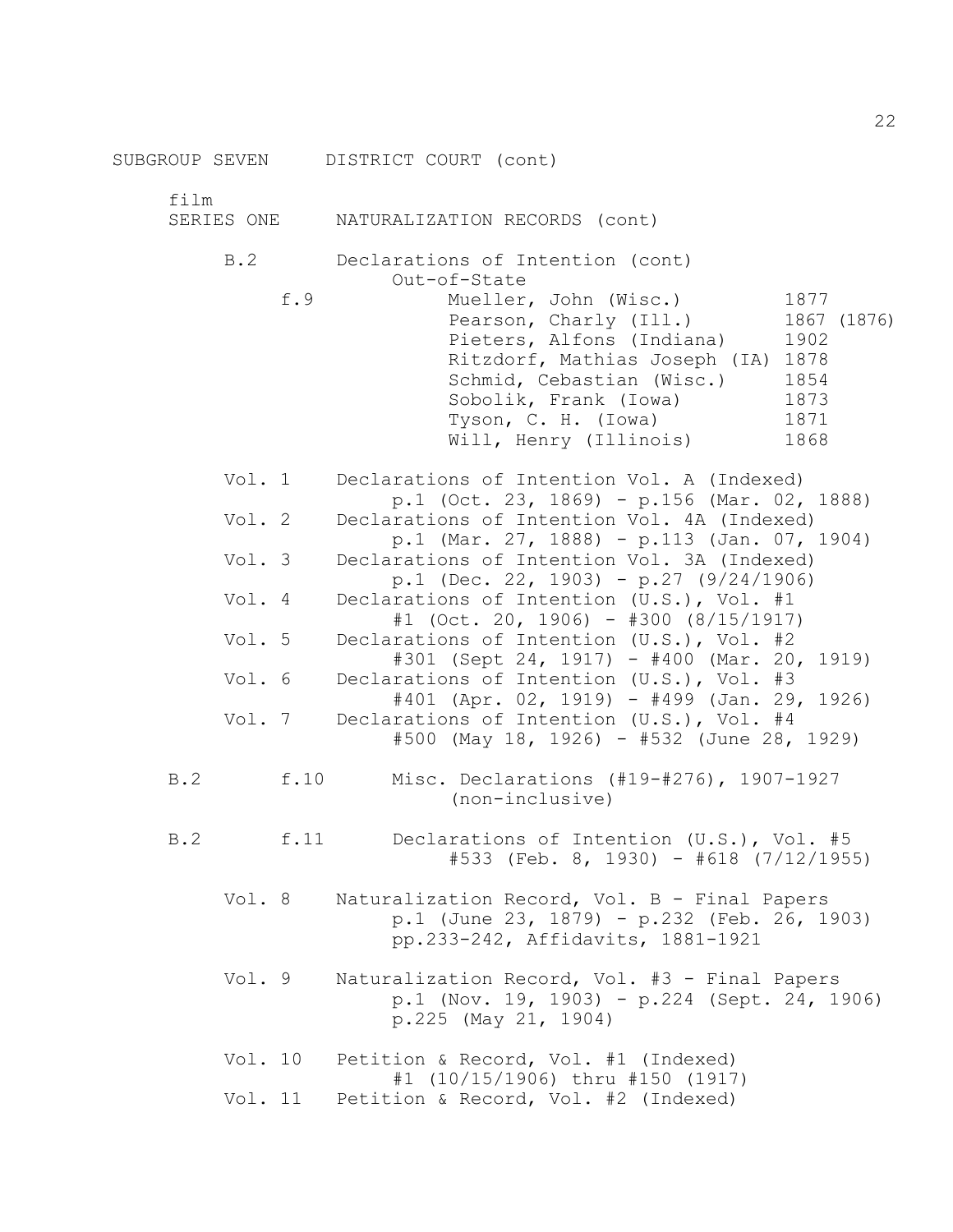#151 (1917) thru #250 (May 10, 1921)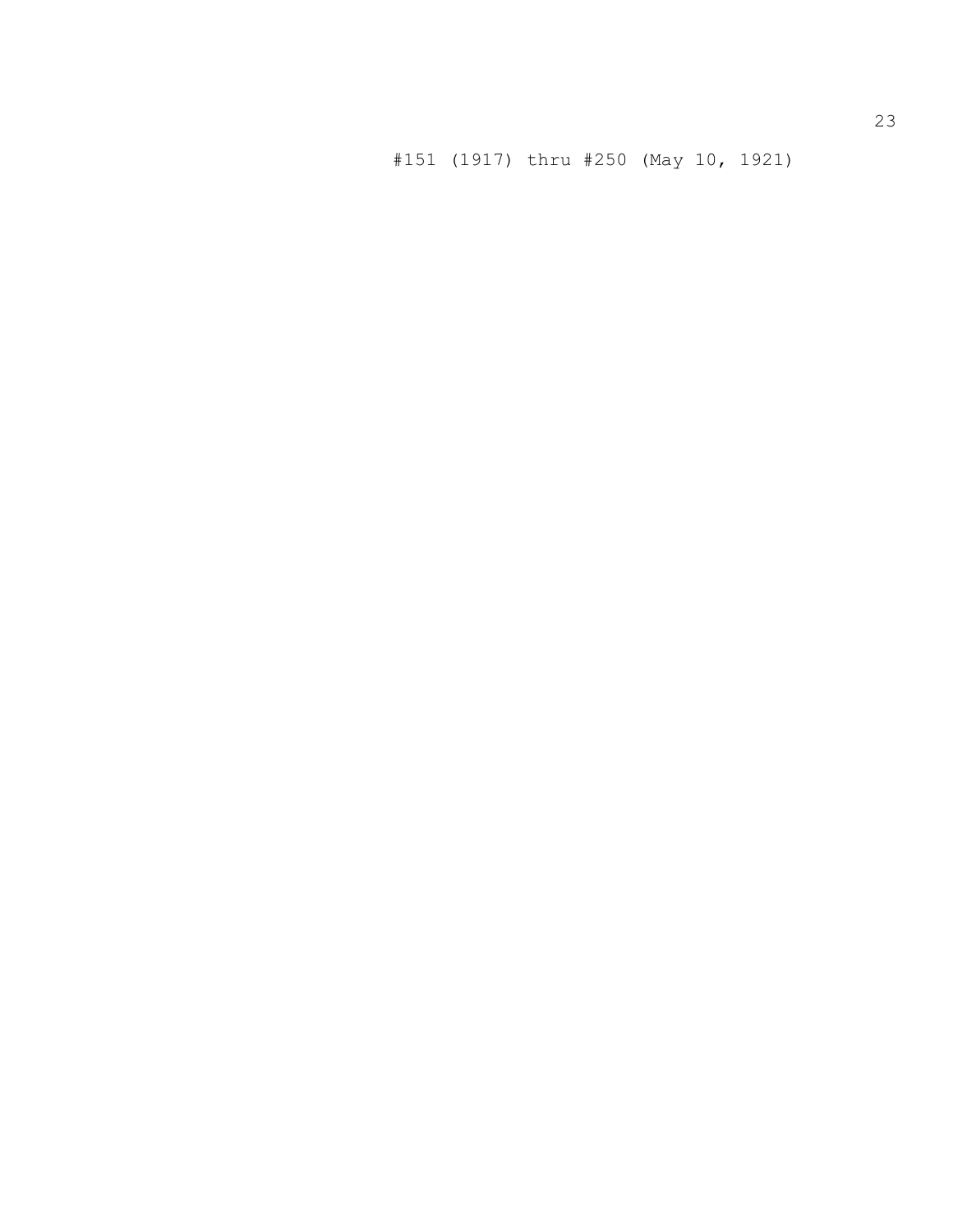SUBGROUP SEVEN DISTRICT COURT (cont) film SERIES ONE NATURALIZATION RECORDS (cont) Vol. 12 Petition & Record, Vol. #3 (Indexed) #251 (May 10, 1921) thru #350 (1927) Vol. 13 Petition & Record, Vol. #4 (Indexed) #351 (1927) thru #374 (1929) B.2 f.12-14 Vol. 14 Petition & Record, Vol. #5 (Indexed) #375 (1930) thru #460 (1944) B.3 f.15 Petition & Record, Vol. #6 (Indexed) #461 (1944) thru #488 (1954) f.16 Petitions Granted, Apr. 1930 - Apr. 1954 f.17 Oaths of Allegiance, 1942-1949 f.18 General Correspondence, 1918-1942 Box 3 Vol. 16 U.S. Certificates of Naturalization Vol. #919 #9181 (1907) thru #9190 (1909) Vol. 17 U.S. Certificates of Naturalization Vol. #5582 #107811 (1909) thru #107820 (1911) Vol. 18 U.S. Certificates of Naturalization Vol. #8043 #192551 (1911) thru #192575 (1913) Vol. 19 U.S. Certificates of Naturalization Vol. #13593 #415101 (1913) thru #415150 (1916) Vol. 20 U.S. Certificates of Naturalization Vol. #20146 #709251 (1916) thru #709300 (1921) Vol. 21 U.S. Certificates of Naturalization Vol. #32892 #1302551 (1921) thru #1302600 (1922) Vol. 22 U.S. Certificates of Naturalization Vol. #39436 #1613751 (1922) thru #1613760 (1923) Vol. 23 U.S. Certificates of Naturalization Vol. #39437 #1613761 (1923) thru #1613770 (1924) NOTE: Microfilm Record for Series One begins on next page

24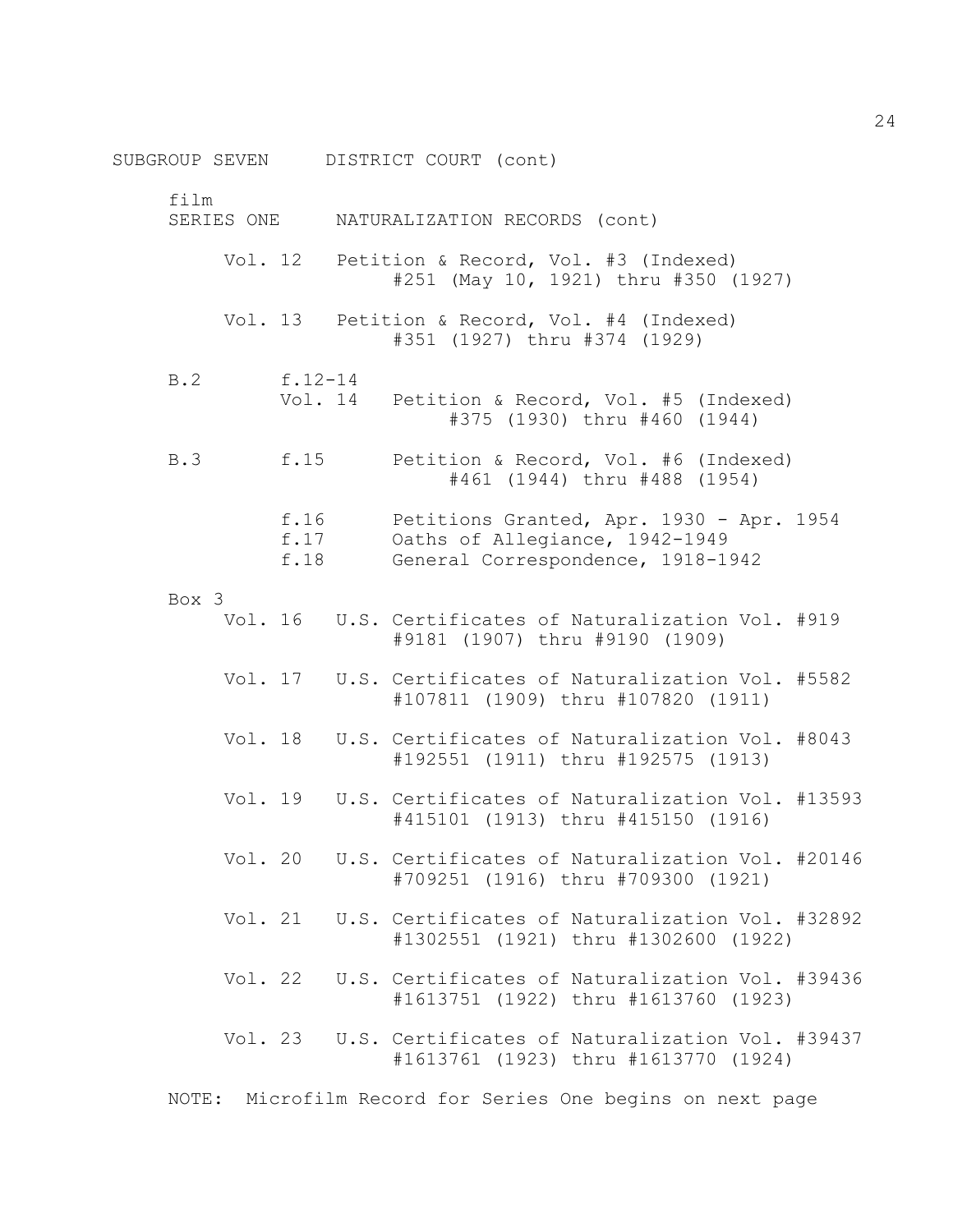SUBGROUP SEVEN DISTRICT COURT (cont) film SERIES ONE MATURALIZATIONS - MICROFILM RECORD MP3952 Reel #1 Declarations of Intention, Box 1, f.1 893 shots Slenc Bennett (May 18, 1870) 1786 pp. thru #22,161 Declarations of Intention (U.S.), Vol. #1 #300 (August 15, 1917) Reel #2 Declarations of Intention (U.S.), Vol. #2 692 shots #301 (September 24, 1917) 1384 pp. thru #22,169 Naturalization Record, Vol. 3 - Final Papers p.225 (May 21, 1904) NOTE: p.224 thru Sept. 24, 1906 Reel #3 Petition & Record, Vol. #1 762 shots Index & p.1 (Oct. 15, 1906) 1524 pp. thru #22,174 Petition & Record, Vol. #2 #250 (May 10, 1921) Reel #4 Petition & Record, Vol. #3 1012 shots #251 (May 10, 1921) 2024 pp. thru #22,188 Box 3, f.18 - General Correspondence, 1918-1942 Reel #5 Vol. #16, U.S. Certificates of Naturalization 466 shots Vol. #919 (#9181), 1907 932 pp. thru #22,192 Vol. #23, U.S. Certificates of Naturalization Vol. #39437 (#1613770), 1924 NOTE: V.23 - last entry on frame target shows cert. #1713770 in error, should be #1613770 SERIES TWO GENERAL INDEX TO DISTRICT COURT

This record remains at Butler County District Court

25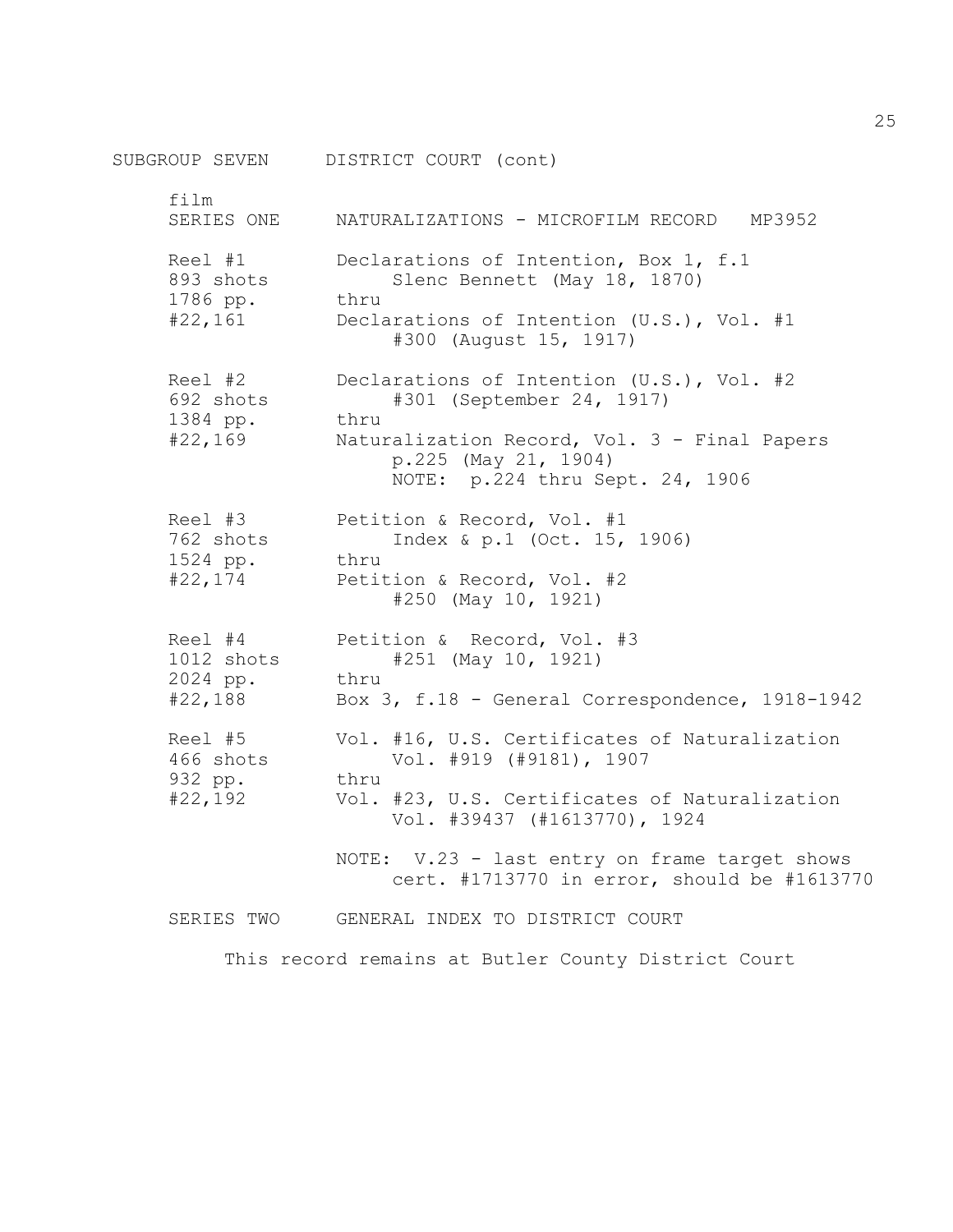SUBGROUP SEVEN DISTRICT COURT (cont)

film

SERIES THREE APPEARANCE DOCKETS - MICROFILM RECORD MP3308

NOTE: The following reels contain Appearance Dockets of the District Court, 1882-1890 and 1955-1980. This film was copied from security microfilm held by the Archives. The Historical Society is not responsible for the quality of microfilm not produced by this agency. This film can be serviced by Archives staff only due to the presence of confidential information concerning juvenile cases and adoptions.

 Reel #1, 35mm Ref. Room Appearance Dockets Volume 2 cont. thru Volume 4, 1882-1890 -*Appearance Docket, Vol. 2, pp. 180-314* Feb. 1882 thru Oct. 1883 (no index) Case #339 thru Case #452 *-Appearance Docket, Vol. 3, pp. 1-489* Alpha index in front of volume Nov. 1883 thru Jan. 1888 Case #453 thru Case #896 *-Appearance Docket, Vol. 4, pp. 1-283* Alpha index in front of volume Jan. 1888 cont. thru Dec. 1890 Case #892 thru Case #1148 Reel #5 Appearance Docket Vol. #23 16mm p.1 (#6083), Trousil vs. Kobza MP3308 October 27, 1955

SF18168 thru

Appearance Docket, Vol. #23

p.338 (#6426), Jorgensen vs. Jorgensen May 24, 1963

NOTE: Edge fog may make reading dates difficult NOTE: District Court Journal vol. #25 precedes Appearance Docket V.23 on reel.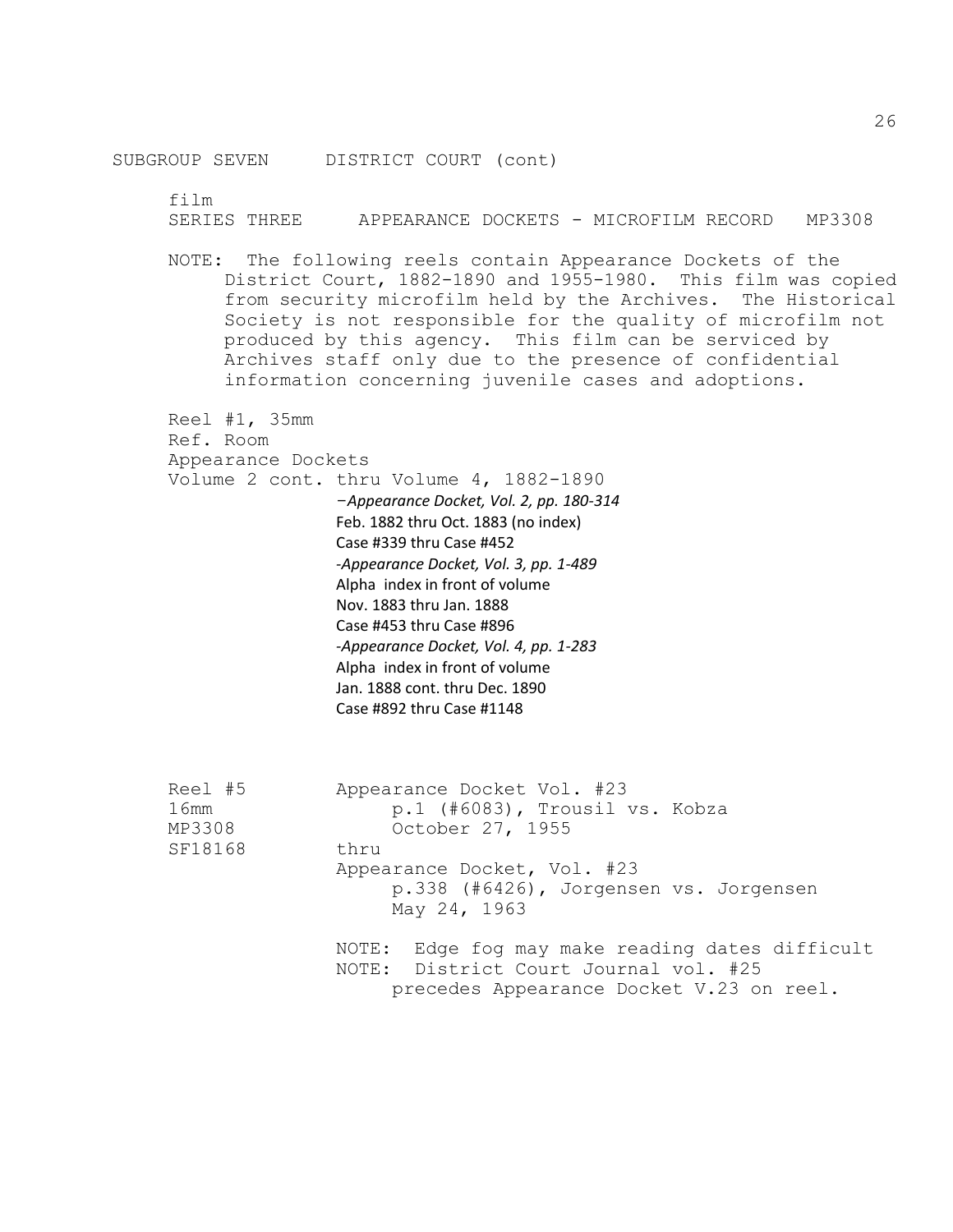| Reel #6 | Appearance Docket, Vol.#24                |                                                                                  |      |
|---------|-------------------------------------------|----------------------------------------------------------------------------------|------|
| 16mm    | p.1 (#6428), State vs. Anderly (Juvenile) |                                                                                  |      |
| MP3308  | thru                                      |                                                                                  |      |
| SF18169 | Appearance Docket, Vol. #25               | p.193 (#6973), Lincoln Telephone and<br>Telegraph vs. County Brd of Equalization |      |
|         | June                                      | 11,                                                                              | 1973 |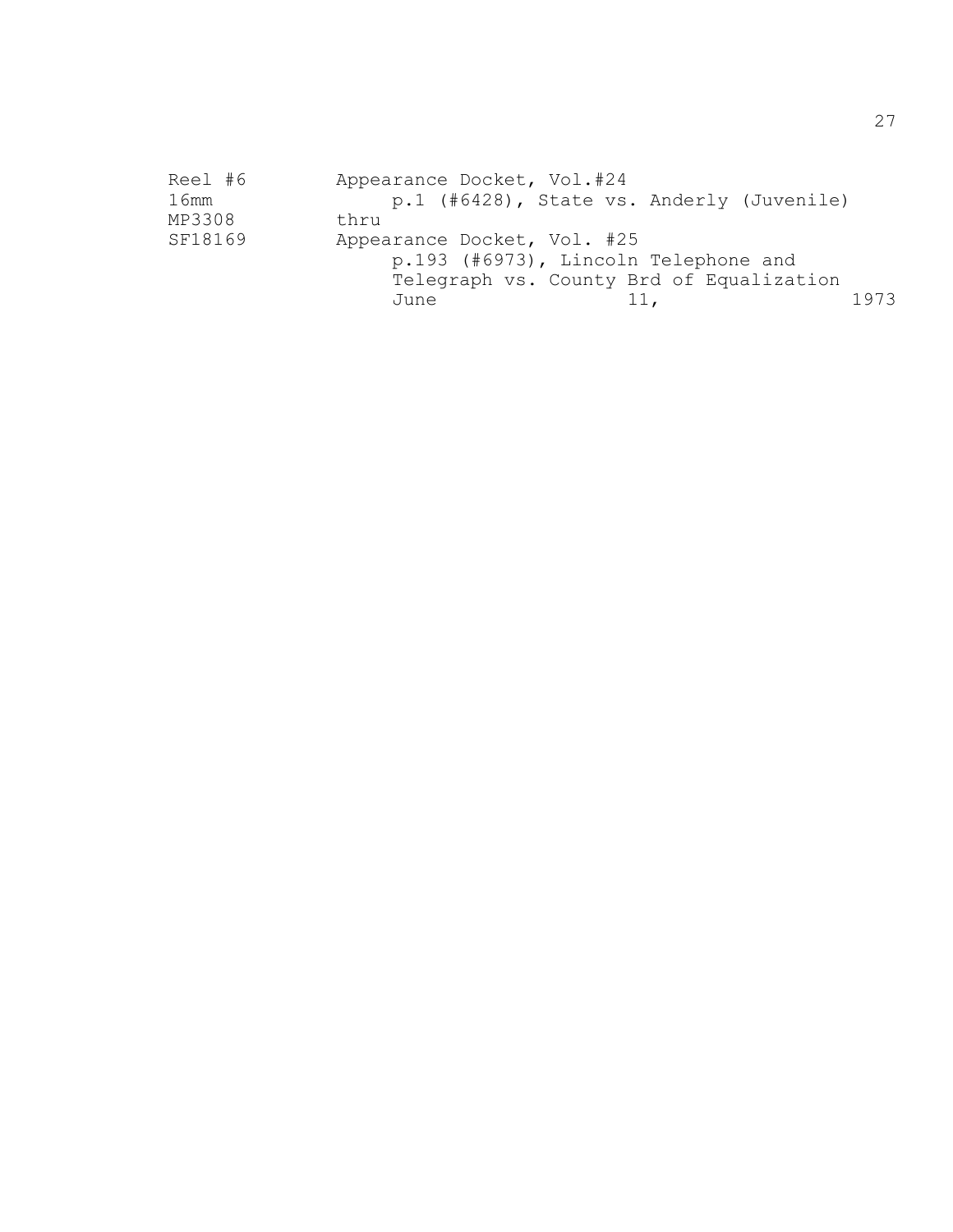SUBGROUP SEVEN DISTRICT COURT film SERIES THREE APPEARANCE DOCKETS - MICROFILM RECORD MP3308 Note: Microfilm may be serviced by Archives staff only due to the presence of confidential information concerning juvenile cases and adoptions. Reel #7 Appearance Docket, Vol. #25 cont. 16mm p.193 (#6973) repeated (June 11, 1973) MP3308 thru AR#008 Appearance Docket, Vol. #26 SF18170 p.351 (#7442), Kunkee vs. Kunkee July 23, 1980 film SERIES FOUR DAILY JOURNALS, 1960-1981 V.22 Daily Journal p.1 (July 20, 1960) - p.682 (Dec. 17, 1965) V.23 Daily Journal p.1 (Jan. 10, 1966) - p.628 (Jan. 28, 1971) V.24 Daily Journal p.1 (Feb. 02, 1971) - p.686 (Sept 16, 1976) V.25 Daily Journal p.1 (Sept 16, 1976) - p.430 (June 15, 1979) V.26A Journal Entries, June 26, 1979 thru Mar. 19, 1980 V.27A Journal Entries, April 11, 1980 - Feb. 24, 1981

NOTE: Microfilm Record for Series Four begins on next page.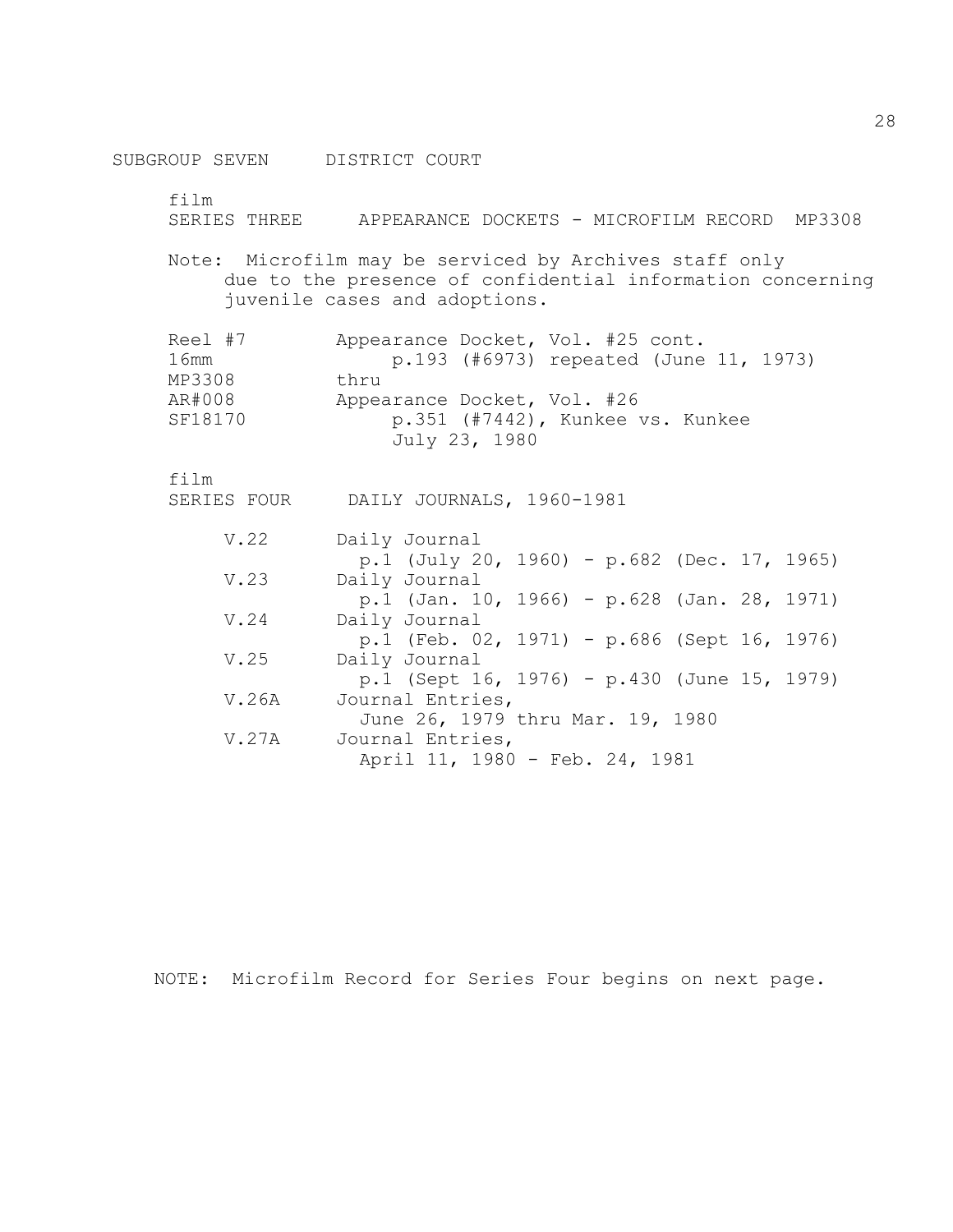film

SERIES FOUR DAILY JOURNALS - MICROFILM RECORD MP3296/3312

NOTE: The following reels contains Daily Journals of the District Court, 1960-1981 only. This film was copied from security microfilm held by the Archives. The Historical Society is not responsible for the quality of microfilm not produced by this agency. This film can be serviced by Archives staff only due to the presence of confidential information concerning juvenile cases and adoptions.

| Roll #3<br>16mm<br>MP3296thru            | Daily Journal, Vol. #22<br>p.1 (July 20, 1960)                                  |
|------------------------------------------|---------------------------------------------------------------------------------|
| SF18166                                  | Daily Journal, Vol. #23<br>p.308 (August 21, 1968)                              |
|                                          | NOTE: Roll #3 begins with Complete Record<br>Vol. #48, pp. 181-289              |
| Roll #4<br>16mm<br>MP3296thru<br>SF18167 | Daily Journal, Vol. #23 cont.<br>p.309 (August 21, 1968)                        |
|                                          | Daily Journal, Vol. #25<br>p.114 (August 11, 1977)                              |
| Roll #5<br>16mm<br>MP3296thru<br>SF18168 | Daily Journal, Vol. #25 cont.<br>p.105 (July 13, 1977)                          |
|                                          | Daily Journal, Vol. #25<br>p.430 (June 15, 1979)                                |
| Roll #8<br>16mm<br>MP3312thru            | Journal Entries, Vol. 26A<br>June 26, 1979                                      |
| $AR#1-80$<br>SF18170                     | Journal Entries, Vol. 26A<br>March 19, 1980                                     |
|                                          | NOTE: Journal Entries, this reel, include<br>cases in range of #3371 thru #7405 |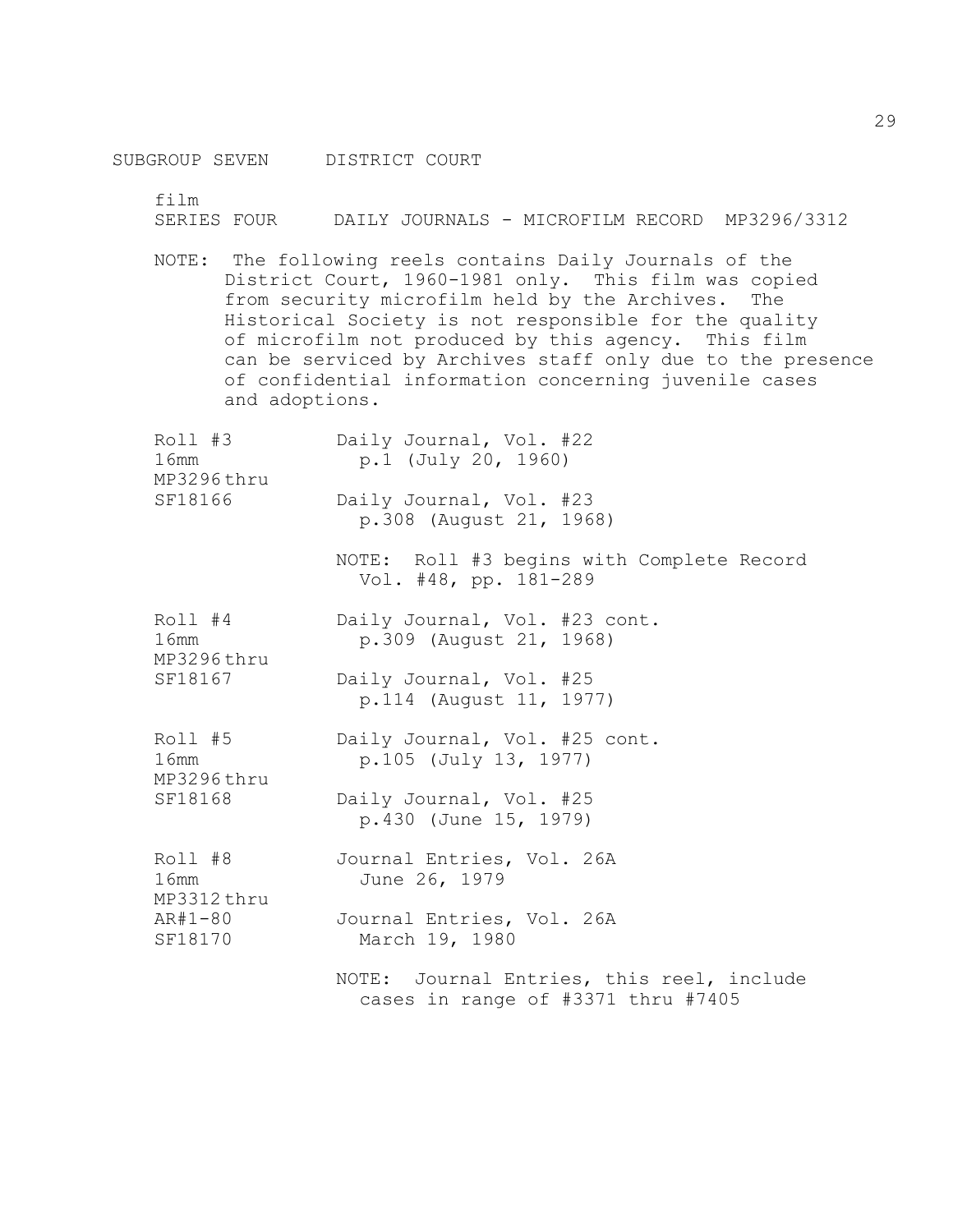SUBGROUP SEVEN DISTRICT COURT

film

SERIES FOUR DAILY JOURNALS - MICROFILM RECORD MP3312

NOTE: Film may be serviced by Archives staff only due to the possible presence of confidential information concerning juvenile cases and adoptions.

| Roll #9    | Journal Entries, Vol. 27A                 |
|------------|-------------------------------------------|
| 16mm       | April 11, 1980                            |
| MP3312thru |                                           |
| AR#1-81    | Journal Entries, Vol. 27A                 |
| SF08773    | February 24, 1981                         |
|            | NOTE: Journal Entries, this reel, include |
|            | cases in range of #6819 thru #7473        |
|            | NOTE: Journal Entries, this reel, follow  |

Complete Record filings, #7455.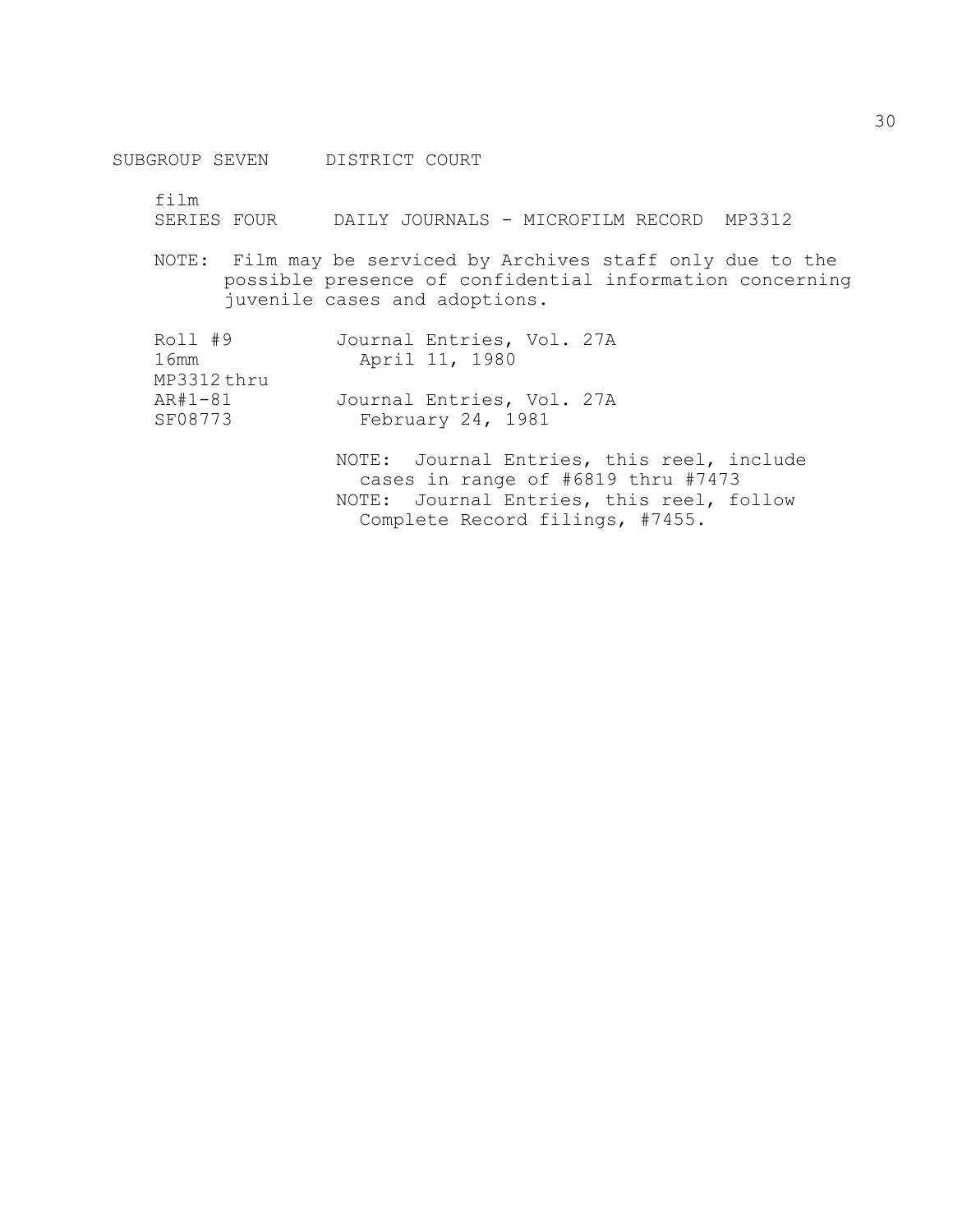SUGROUP SEVEN DISTRICT COURT film SERIES FIVE COMPLETE RECORD, 1961-1981 V.44 Complete Record (1961-1962) pp.628-631 (#6329), State vs. Bonne August 5, 1961 - Aug. 16, 1961 thru pp.677-679 (#6357), Harvey vs. Harvey March 1, 1962 - April 28, 1962 Note: includes cases in range of #6281-#6357 V.45 Complete Record (1960-1968) pp.1-5 (#6297), State vs. Zywiec March 1, 1962 - April 27, 1962 thru p.684 A (#6696), 24-261 in re estate of Gertie Remmers August 16, 1968 - September 22, 1969 NOTE: includes cases in range of #6284-#6720 V.46 Complete Record (1965-1975) pp.1-74 (#6509), 21-37 (Tax foreclosure) Butler Co. vs. Volak et al January 12, 1965 - January 29, 1966 thru pp.592-620 (#7016), Tax foreclosure Butler Co. vs. Barcel et al August 22, 1975 - November 26, 1977

31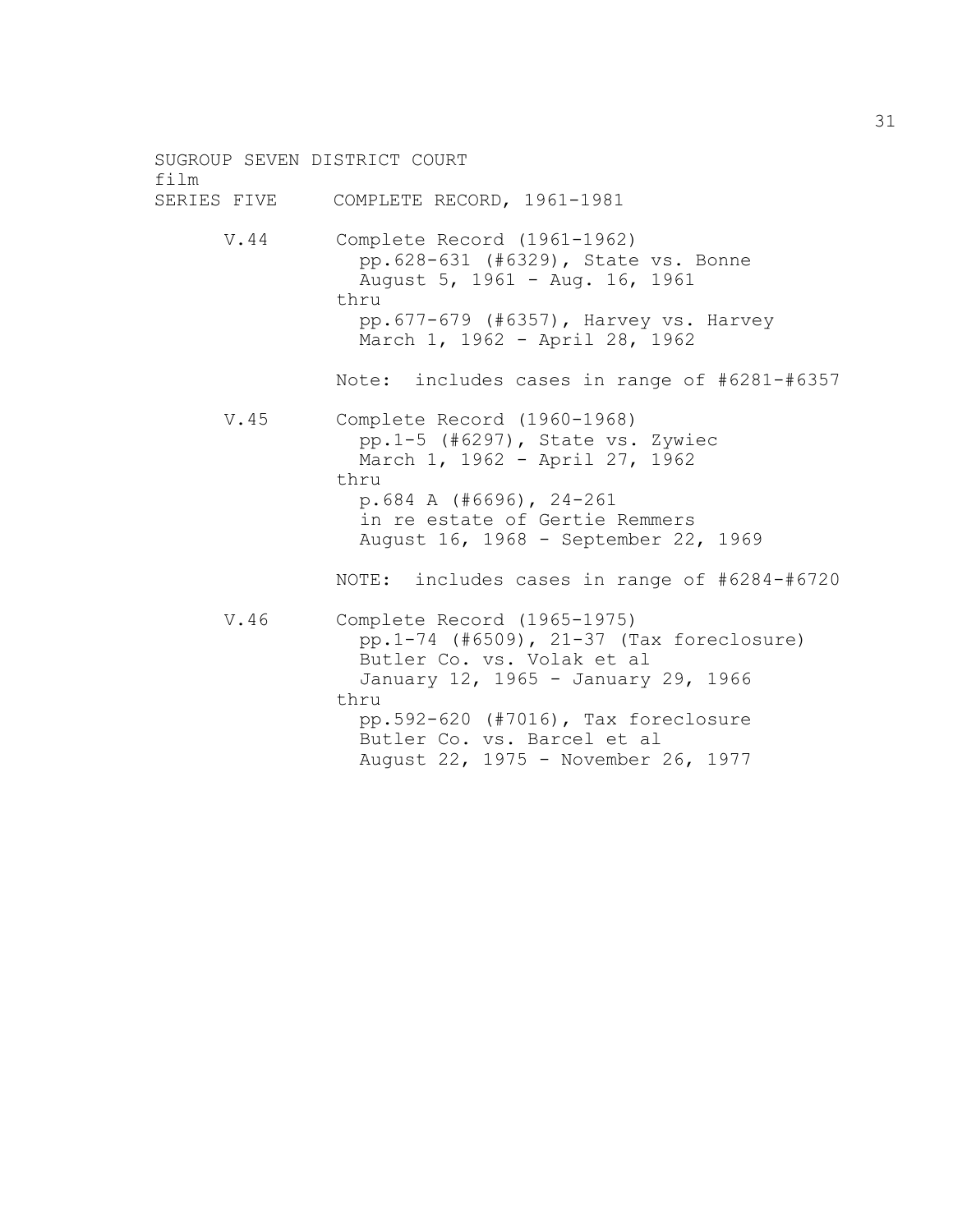SUBGROUP SEVEN DISTRICT COURT film SERIES FIVE COMPLETE RECORD (cont) V.47 Complete Record (1966-1976) pp.1-6 (#6731), 24-296 (Svoboda, John & Mary et al vs. Svoboda, Leroy & Viola et al) March 27, 1969 - August 19, 1970 thru pp.683-690 (#7057), 25-276 Smid vs. Smid & Rech October 19, 1974 - Sept 26, 1977 NOTE: Contains cases in range of #6593-#7176 V.48 Complete Record (1968-1978) pp.1-46A (#7071), 25-290 Kobza vs. Kobza (Divorce) thru pp.277-289 (#7246), 26-157 Kopecky vs. Janak December 21, 1977 - May 18, 1979 V.49A Complete Record entries, 1969-1980 Cases in range of: #6773 (24-337), Enge vs. Larson November 10, 1969 - Apr. 21, 1980 thru #7370 (26-280), Bellwood School Dist. #3 vs. Cole, July 12, 1979 - Jan. 30, 1980 V.49B Tax Foreclosures, 1976-1977 Cases in range of: #7135 (21-53) vs. Chicago & NW RR Co. et al March 17, 1976 - May 24, 1977 thru #7202 (21-58) vs. Peterson et al May 20, 1977 - May 30, 1979 V.50A Complete Record entries, 1977-1980 Cases in range of: #7227 (26-138), Tlamka vs. Tlamka Sept 8, 1977 - Dec. 11, 1978 thru #7455 (27-13), Farmers State Bank, Rising City vs. Ratkovec Sept 5, 1980 - Jan. 27, 1981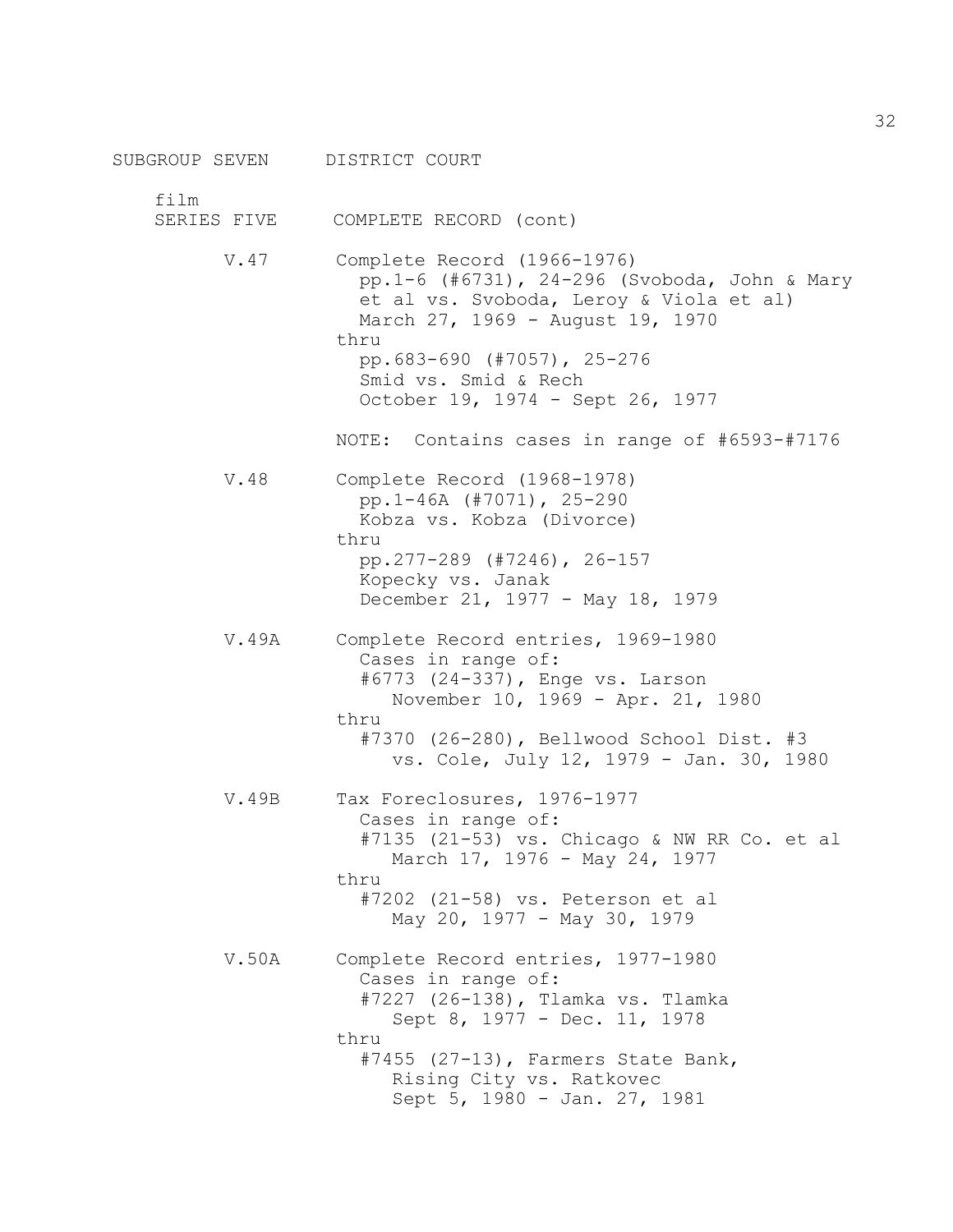NOTE: Microfilm record for Series Five begins on next page.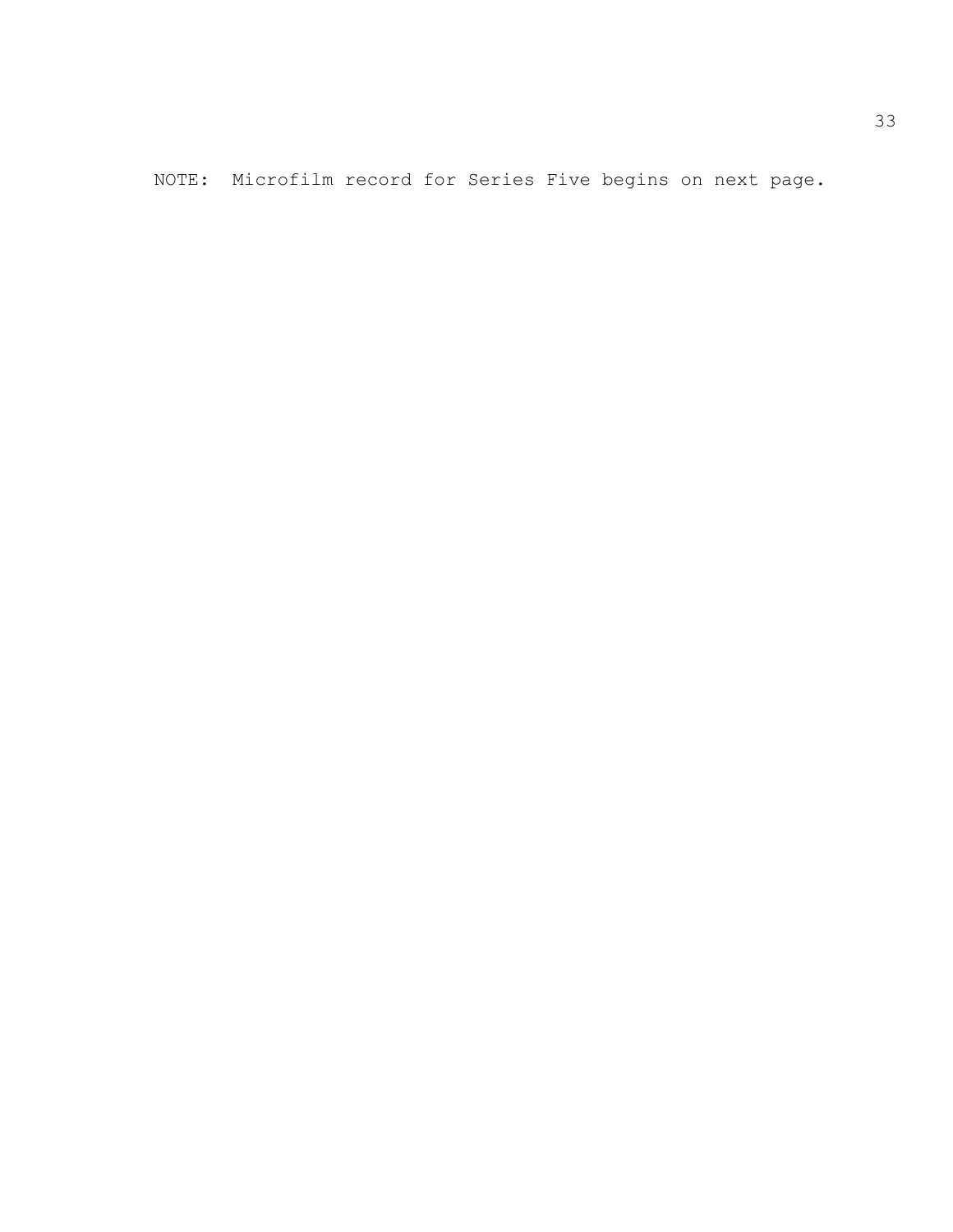film

SERIES FIVE COMPLETE RECORD - MICROFILM RECORD MP3288/3312

NOTE: The following reels contain Complete Record volumes and filings of the District Court, 1961-1981 only. This film was copied from security microfilm held by the Archives. The Historical Society is not responsible for the quality of microfilm not produced by this agency. This film can be serviced by Archives staff only due to the possible presence of confidential information concerning juvenile cases and adoptions.

| Roll #1<br>16mm<br>MP3288<br>SF17703 | Complete Record, Vol. #44 cont.<br>p.628 (#6329), State vs. Wesley Bonne<br>August 5, 1961 - August 16, 1961<br>thru<br>Complete Record, Vol. #46<br>p.362 (#6740), Butler Co. vs. McBride et al<br>May 15, 1969 - January 27, 1971           |
|--------------------------------------|-----------------------------------------------------------------------------------------------------------------------------------------------------------------------------------------------------------------------------------------------|
| Roll #2<br>16mm<br>MP3288<br>SF17833 | Complete Record, Vol. #46 cont.<br>p.363 (#6740) cont. (Tax foreclosure)<br>January 27, 1971 - April 28, 1971<br>thru<br>Complete Record, Vol. #48<br>p.179 (#7204), 26-115 (Farmers State Bank,<br>Rising City vs. Hartwig et al), 1977-1978 |
| Roll #3<br>16mm<br>MP3288<br>SF18166 | Complete Record, Vol. #48 cont.<br>$p.181$ (#6965), 25-186<br>Bruno Coop. Assn vs. Proskovec Construction<br>thru<br>Complete Record, Vol. 48<br>p.289 (#7246), 26-157 (Kopecky vs. Janak)<br>December 21, 1977 - May 18, 1979                |
| Roll #8<br>16mm<br>MP3312<br>SF18170 | Complete Record, Vol. 49A<br>#6773 (24-337), Enge vs. Larson<br>November 10, 1969 - April 21, 1980<br>thru<br>Complete Record, Vol. 49B<br>Tax Foreclosure, #7202 (21-58)<br>Butler Co. vs. Peterson et al<br>May 20, 1977 - May 30, 1979     |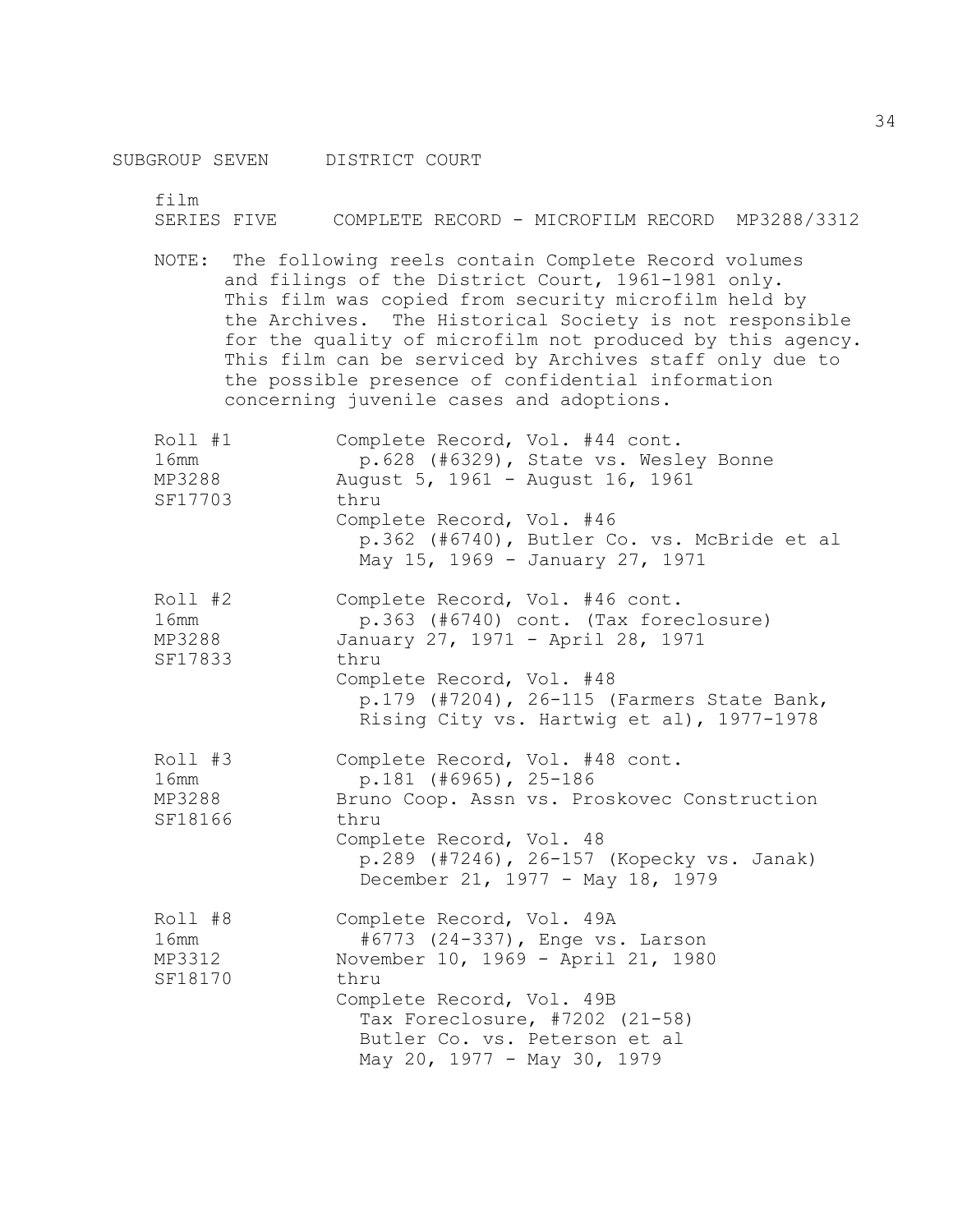SUBGROUP SEVEN DISTRICT COURT

film

SERIES FIVE COMPLETE RECORD - MICROFILM RECORD MP3312

NOTE: Microfilm may be serviced by Archives staff only due to the possible presence of confidential information on juvenile cases and adoptions.

| Roll #9 | Complete Record, Vol. 50A             |
|---------|---------------------------------------|
| 16mm    | #7227 (26-138), Tlamka vs. Tlamka     |
| MP3312  | September 8, 1977 - December 11, 1978 |
| SF08773 | thru                                  |
|         | Complete Record, Vol. 50A             |
|         | #7455 $(27-13)$ , Farmers State Bank, |
|         | Rising City vs. Ratkovec              |
|         | September 5, 1980 - January 27, 1981  |

SERIES SIX CIVIL CASE FILES

This record remains at Butler County District Court except for one roll of diazo microfilm located in reference room. (*Diazo Copy, note that some of the images are light and may* 

*not produce good photocopies)*

Roll 1, Ref. Room Case #3184(Nov. 1916) thru Case #3245 (April 1917) *Inventory of Case Files on Roll* #3184 Elizabeth Kerns v. Grand Lodge of Ancient Order of the United Workmen of America #3185 Vaclav Bubak v. Joseph Cech and Unknown heirs of Anna Bubak, deceased #3186 John H. Borwn v. B. J. Kopecky, Henry Sock,& John Lansher and Township Board of Franklin, NE #3187 Johanna Litzens, Frances, Rolf, Henry Vanderloop- friends and heirs of Agnes Vanderloop v. Agnes Brouwers #3188 Christ Knutsen v. Henry Butler #3189 Surety Investment Co. v. Dena Phillips #3190 Anton Kadlec v. Lyman and Lucinda Arehart #3191 Samuel A. Green v. Bessie Green, Divorce #3192 E. W. Williams v. John M. Sauser #3193 Bank of Rising City, Nebr. v. Union Central Life Insurance Co. #3194 Central Nebr. National Bank of David City v. Frank Fredlich #3195 Anna Graham v. Albert C. Taylor et. al.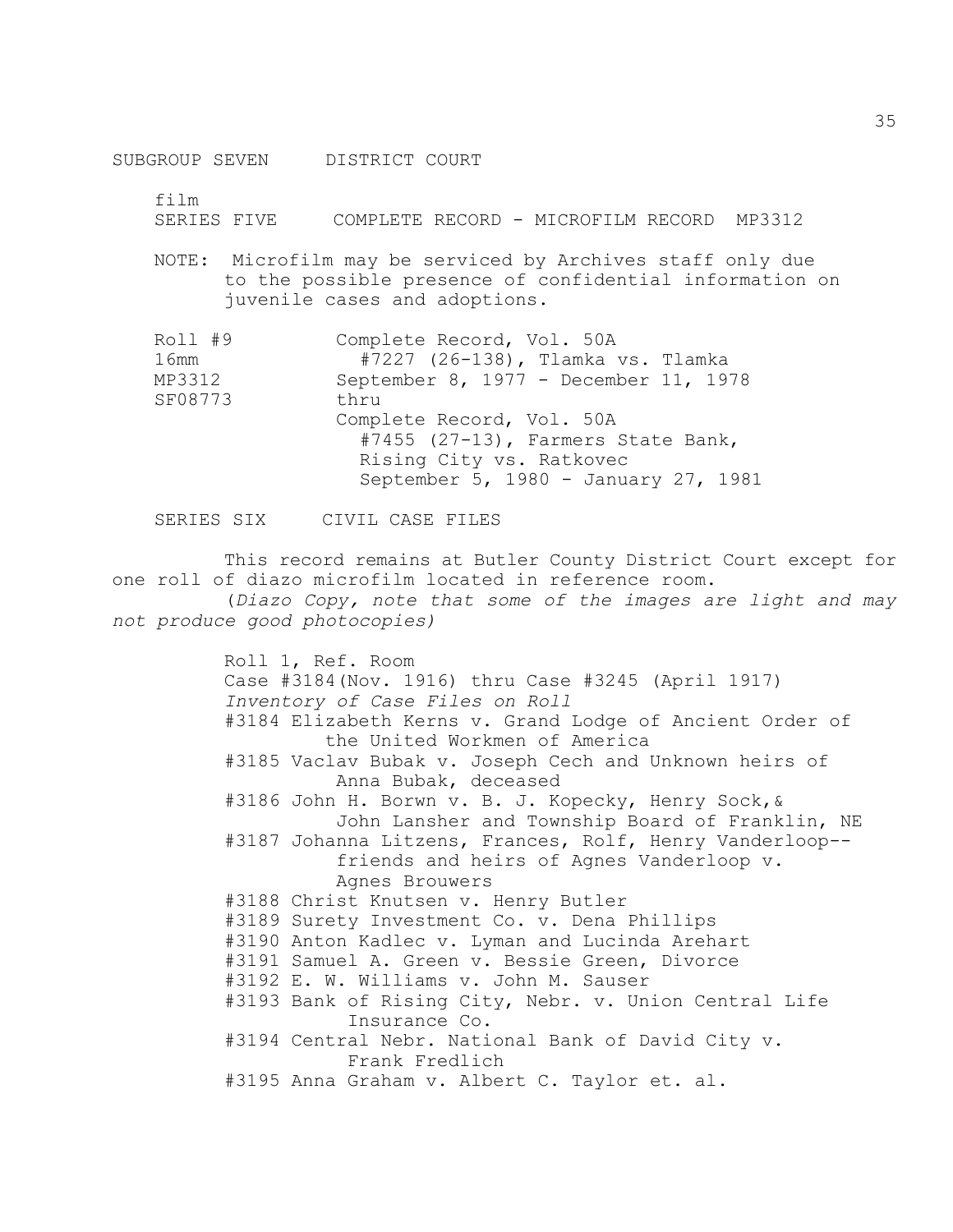SERIES SIX CIVIL CASE FILES Roll 1, Ref. Room Case #3184(Nov. 1916) thru Case #3245 (April 1917) *Inventory of Case Files on Roll Cont.*  #3196 Frank, Frances, Anton, & Adela Dolezal; Josie and John Polacek v. Josephine Ottilla and Ferdinand Dolezal (estate of John Dolezal, Deceased) #3197 First National Bank of David City v. Frank Fredlick #3198 Frank J. and Anna Germak v. Joseph Tuma #3199 State of Nebraska v. Hallie Blevins #3200 Benjamin E. Wiggins v. Frank D. Seim #3201 Frank Palmer v. Lots 3 & 6, Block 10 in Village of Ulysses, Nebr. #3202 Mabel Smith v. Oscar Smith, Divorce #3203 Seth M. and Sarah Keller, Executors of estate of Jeremiah Keller, deceased v. David G. Wine #3204 First Bank of Ulysses, Nebr. v. Joseph Jakl #3205 Gladys Collins v. Thomas N. Collins, Divorce #3206 Matter of T. M Wimberley, Administrator of estate of Melvin S. Hayes, deceased—Application to sell real estate #3207 Harry Earl v. Homer Earl #3208 Paul Roza v. Anna Roza, Divorce #3209 Rebecca Jane and James McElravy v. Olive and Miles Armagoat & Rhoda May and Christian Crapenhoft #3210 Daniel Sanley v. Joseph J. Pelan, John T. Sabata, and S. J. Hoyt #3211 Missing #3212 Joseph and Michael Swanda v. Rudolph and Adolph Novacek #3213 R. C. Roper v. Leo E. Pryor #3214 Application of Joseph J. Kay, Administrator for estate of Fred Sellhorn, deceased, Application to sell real estate #3215 J. Ira Duncan v. B. B. Keller #3216 Farmers State Bank of Rising City, Nebr. v. Frank Barker #3217 June Smith v. Frank G. Smith, Child—Phyllis, Divorce #3218 Anna Mericle v. Ray Mericle, Divorce #3219 Harry W. Behmerwohld, estate of Henry Behmerwohld, deceased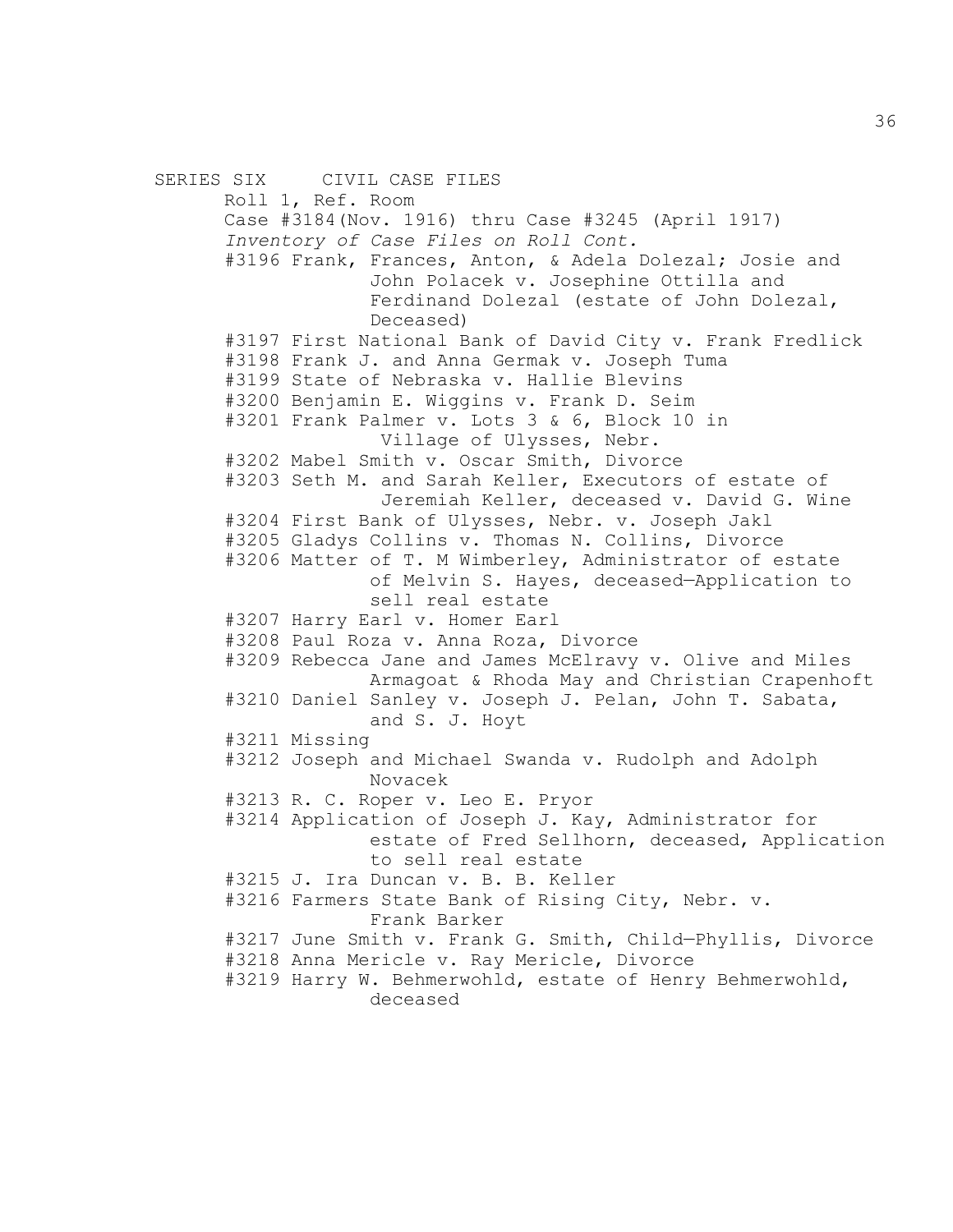District Court, Civil Case Files Roll 1, Ref. Room Case #3184(Nov. 1916) thru Case #3245 (April 1917) *Inventory of Case Files on Roll Cont.* #3220 Mathis Supenchick v. O. L. Bergen & A. E. and Anna Runo #3221 Carl Frederick Guenther v. Robert, Barbara, George, Joseph, Jess, and Phoebe Cramer—Heirs of Wilson S. Gaskill, deceased #3222 Anna Beranek v. Frank Beranek, Divorce #3223 John M. McMurray v. J. W. Thomas and R. S. Uphoff (aliases, real names unknown) regarding Block 11, Lot 3, in Rising City, Nebr. #3224 Philo M. Ackerman v. Unknown heirs of James W. Null, deceased #3225 John M. Maher v. John Dehner #3226 John M. Rutt v. Peter Vanderheiden and William L. Anderson #3227 Matter of Drainage District #2, Section 1815, Nebr. Statutes (1913) #3228 Elizabeth Mais, estate of Bernard Mais v. Katie and Joseph Romchek, Lizzie Haggerman, & Roy Scott #3229 Missing #3230 first National Bank of Rising City, Nebr. v. Sadie L. and Frank J. Ayres, #3231 Missing #3232 Della M. Carpenter et al v. Harold H. Randall et al #3233 Elmer Gardner v. Frances Gardner, Divorce #3234 Edward Smith v. Dora Smith—Children—Hazel, Helen, Cecil, Nadine, Malcolm and Edward, Divorce #3235 Edward Smith v. Frank W. Howser #3236 Frank And Jacob Reida v. Julia Reida and Joseph B. Bartek & Sons Co. #3237 Framers and Merchants Bank of Bruno, Nebr. v. Anna H. and Joseph J. Ustohal, John J. Kopecky, & Bruno (Nebr.) State Bank #3238 Thomas Powers v. Frank J. and Rosie Karpicek #3239 John C. Cowin and Isidor Ziegler v. George L. Hogg and Charles L. Snowden #3240 Alta J. Hull & Irvin, Grace I., Floyd R. and Vera E. Waters v. Minnie and Frank Williams, Mary and Hice (?) Grun, and Frank L. and Lizzie Crow #3241 Margaret A. Steel v. Thomas Wolfe and First National Bank of David City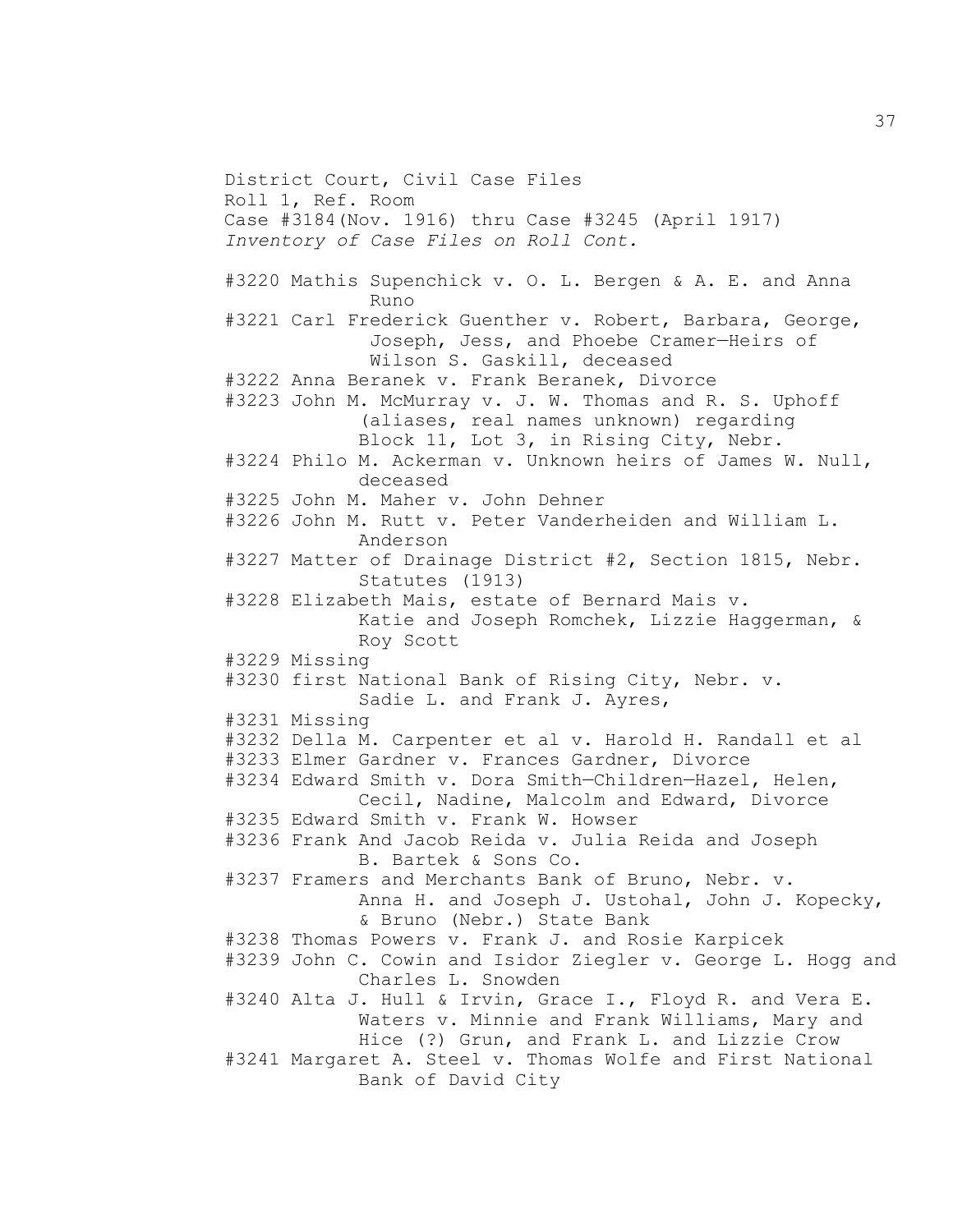District Court, Civil Case Files Roll 1, Ref. Room Case #3184(Nov. 1916) thru Case #3245 (April 1917) *Inventory of Case Files on Roll Cont.*

#3242 Elizabeth Morrow v. John Morrow, Divorce #3243 E. A. Rusher v. Pioneer Town Site Co., Lot 6, Block 4 in Village of Octavia #3244 Thomas J. Zulkoske v. Herman and Bertha Steinkuhler, and Stephen J. Ryan #3245 Samuel B. Manning v. Charles C. Fulmer

SERIES SEVEN CRIMINAL CASE FILES

This record remains at Butler County District Court

SERIES EIGHT BILLS OF EXCEPTION

This record remains at Butler County District Court

SERIES NINE STATE TAX SUIT, 1905-1911

This record remains at Butler County District Court

SUBGROUP EIGHT SUPERINTENDENT OF SCHOOLS

The State Archives currently holds no records for the Butler County Superintendent of Schools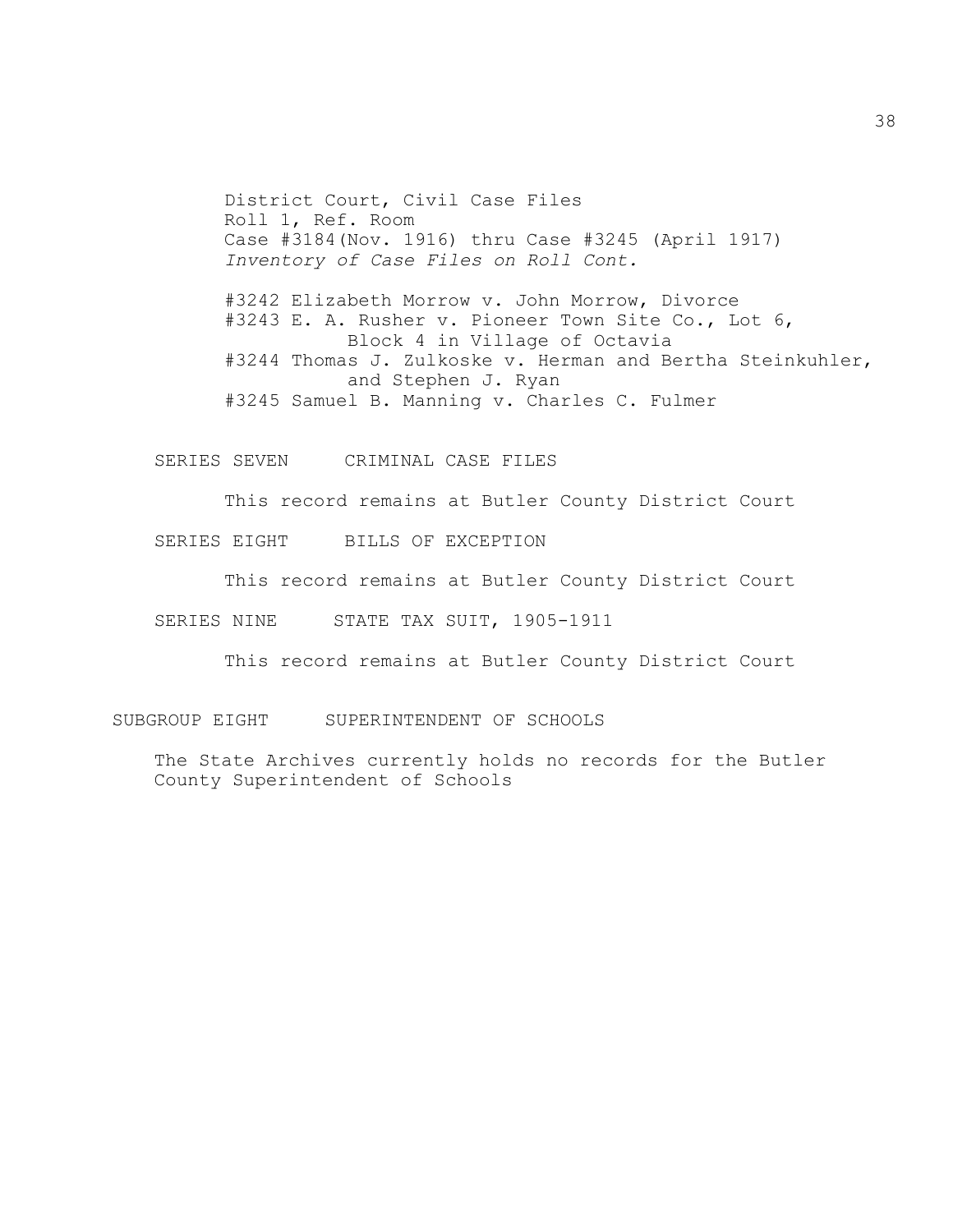SUBGROUP NINE SCHOOL DISTRICT RECORDS

SERIES ONE BELLWOOD DISTRICT #41, 1910-1957 Vol. 1 School Census, 1910, 1911, 1913 Vol. 2 President's Record (fiscal), 1952-1957 Vol. 3 Moderator's Record (fiscal), 1946-1951 SERIES TWO ALEXIS TWP, #64, 1906-1925 Vol. 1 School Board, Annual Meeting Minutes SERIES THREE SCHOOL DISTRICT, #1-R, 1928-1977 -Teachers Register & Attendance Records, 1928-1977 -Secretary's Records (fiscal), 1954-1977 -Legal Forms, 1963-1968 SERIES FOUR SCHOOL DISTRICT, #40, 1874-1947 -Teachers Register & Attendance Records, 1874-1884; 1903-1947 SERIES FIVE SCHOOL DISTRICT, #83, 1890-1955 -Teachers Register & Attendance Records, 1888-1955 -Treasurer's Records, 1932-1955 \*\*Note: Early registers contain school board minutes SERIES SIX SCHOOL DISTRICT, #86, 1905-1923 -Teachers Register & Attendance Records, 1905-1923 SERIES SEVEN SURPRISE HIGH SCHOOL, 1906-1945 Surprise, Nebraska -Teachers Register & Attendance Records, 1906-1912; 1925-1951

39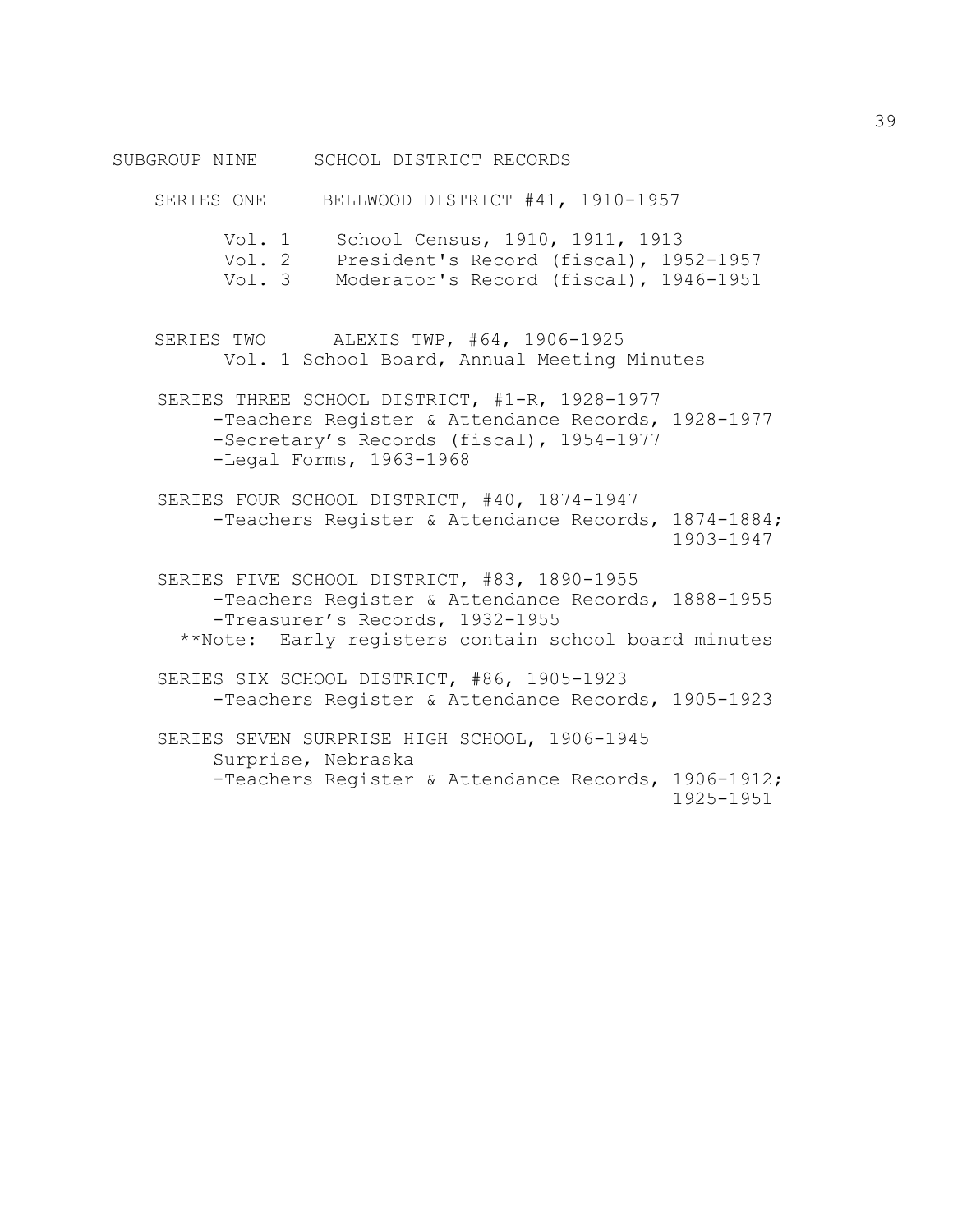```
SERIES EIGHT MISC. MATERIALS, 1890-1970
-Blueprint Map, Proposed New School Districts, Butler
        County, n.d.
 -Chautauqua, Meeting Minutes, Surprise, NE, 1913-1917
-Correspondence, Proposed New School Bldg,Dist. #83,1918-20
 -Warrant Register, 1926-1939
 -Butler County Athletic Assn., 2 folders
    Folder 1-Constitution
    Folder 2-Correspondence, Basketball, 1924-1926
   Folder 3-Basketball Scorebook, 1947-1948
 -Folder 1
   Teacher Contract, 1907; High School Admission Certificates,
   1927; High School Tuition Statement, 1920; Butler County--
   Eighth Grade Promotion Program (May 21, 1932) 
 -Textbook Register, ca. 1890-1910?
 -School Dist. President's Records (#1-R?), 1955-1970
```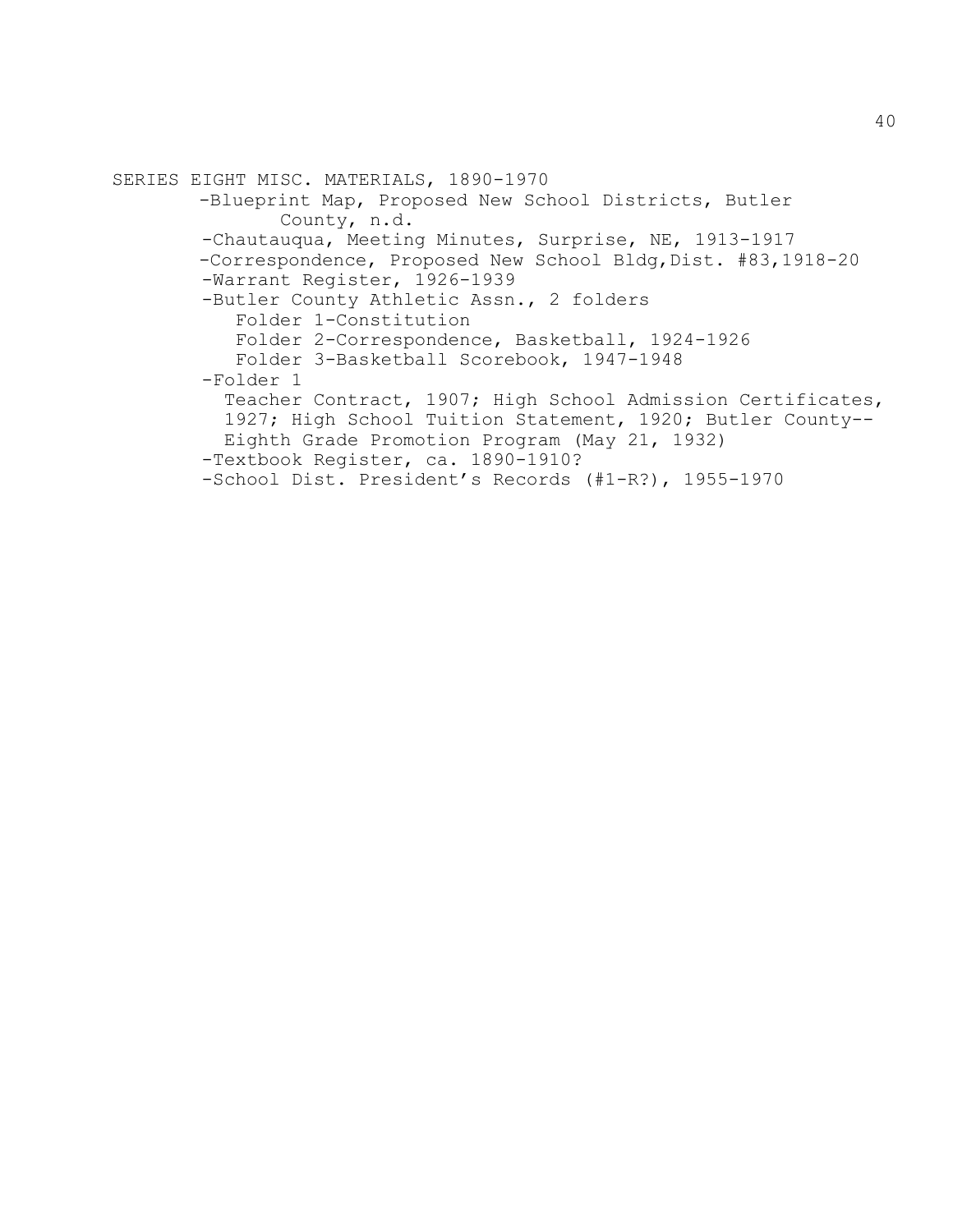SUBGROUP TEN TOWNSHIP RECORDS

film

SERIES ONE ULYSSES TOWNSHIP, 1913-1979

SS1 TOWNSHIP BOARD MINUTES, 1913-1978 Vol. 1 1913-1930<br>Vol. 2 1930-1972 Vol. 2 1930-1972 Vol. 3 1967-1975 Roll #1 Vol. #4, Board Minutes (MP3220) #17,867 July 1, 1975 - Nov. 1, 1978 Acc. File Township Board Minutes (carbon copy) Archives December 6, 1978 - January 3, 1979 Office

film

SERIES TWO ADMINISTRATIVE & FISCAL RECORDS, 1886-1978

NSHS HAS ON MICROFILM:  $MP3220$ 

(Microfilmed in the following order)

| Reel #1 Vol. #1 |                      | Minute Book (1975-1978)                |
|-----------------|----------------------|----------------------------------------|
|                 | 1037 shots Vols. 2-5 | Service Manager's Log Book, 1975-1978  |
| #17,867         | Vol. #6              | Fund Ledger, 1975-1977                 |
|                 | Vol. #7              | Ledger, 1975-1978                      |
|                 | Vol. #8              | Warrants (1 page), Dec. 4, 1975        |
|                 | Vol. #9              | Check Stubs (Dec. $1974 - July 1975$ ) |
|                 | B.1 f.1              | Correspondence & Reports, 1975-1978    |
|                 | f.2                  | Township vs. Library Board, 1977-1978  |
|                 | f.3                  | Correspondence A-F, 1967-1975          |
|                 | Vol. 10              | Audit Report (FY75/76)                 |
|                 | B.1 f.4              | Agenda File, 1975-1978                 |
|                 | f.5                  | Receipts - Blades                      |
|                 | f.6                  | Receipts - Culverts                    |
|                 | f.7                  | Federal Revenue Sharing                |
|                 | f.8                  | Receipts - Oil & Gas                   |
|                 | f.9                  | Gravel                                 |
|                 | f.10                 | Insurance Policies                     |
|                 | f.11                 | Township Library                       |
|                 | f.12                 | Macine Replacement Certs. of Deposit   |
|                 | f.13                 | Miscellaneous                          |
|                 | f.14                 | Note - David City Bank (Maintainer)    |
|                 | f.15                 | Repairs                                |
|                 | f.16                 | SS & Withholding - Ulysses Township    |